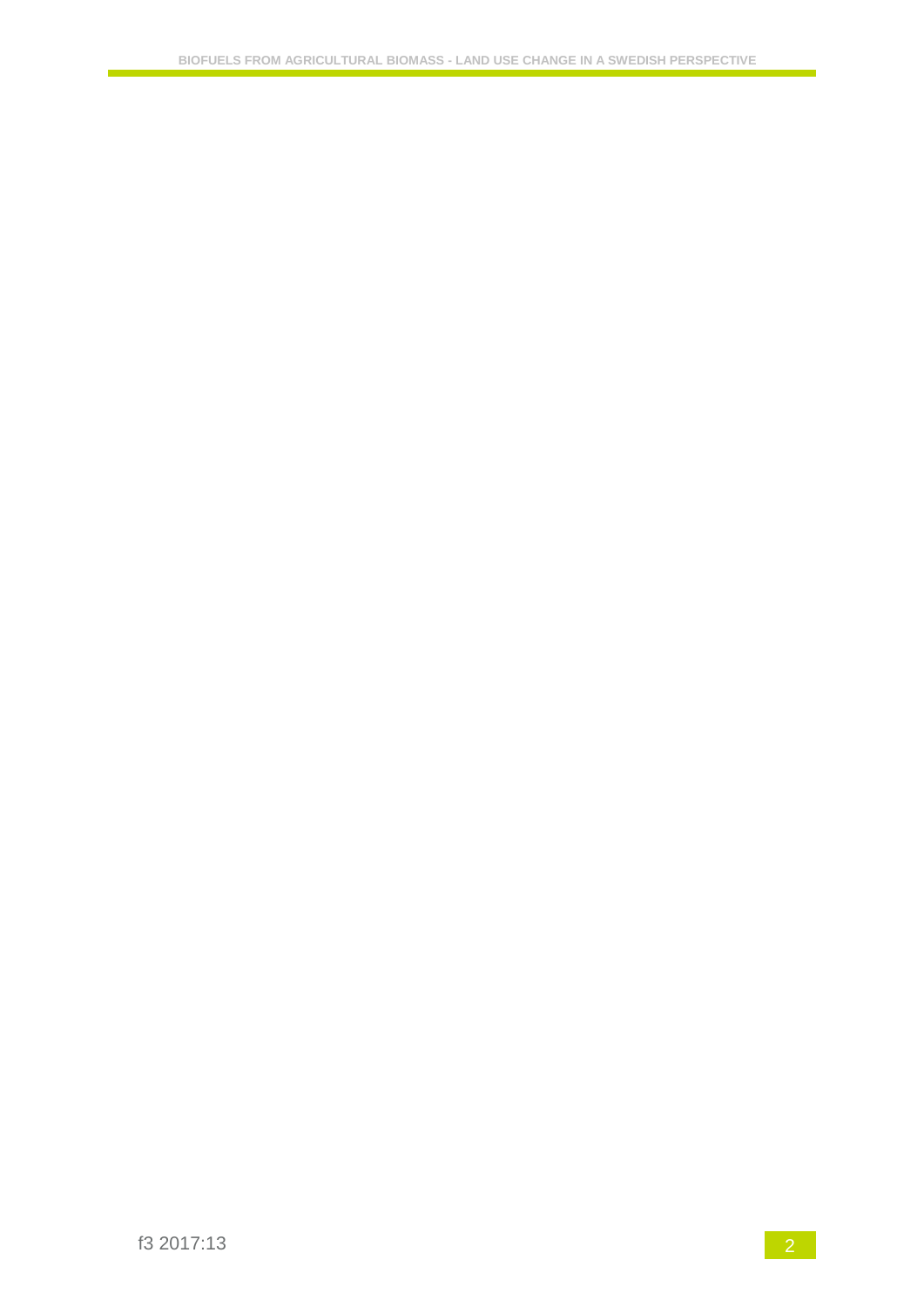## PREFACE

This project has been carried out within the collaborative research program *Renewable transportation fuels and systems* (Förnybara drivmedel och system), Project no. 40584-1. The project has been financed by the Swedish Energy Agency and f3 – Swedish Knowledge Centre for Renewable Transportation Fuels.

f3 Swedish Knowledge Centre for Renewable Transportation Fuels is a networking organization which focuses on development of environmentally, economically and socially sustainable renewable fuels, and

- Provides a broad, scientifically based and trustworthy source of knowledge for industry, governments and public authorities
- Carries through system oriented research related to the entire renewable fuels value chain
- Acts as national platform stimulating interaction nationally and internationally.

f3 partners include Sweden's most active universities and research institutes within the field, as well as a broad range of industry companies with high relevance. f3 has no political agenda and does not conduct lobbying activities for specific fuels or systems, nor for the f3 partners' respective areas of interest.

The f3 centre is financed jointly by the centre partners and the region of Västra Götaland. f3 also receives funding from Vinnova (Sweden's innovation agency) as a Swedish advocacy platform towards Horizon 2020. Chalmers Industriteknik (CIT) functions as the host of the f3 organization (see [www.f3centre.se\)](http://www.f3centre.se/).

This project was carried out during 2015-2017. Besides the project group (authors of this report), a reference group was associated with the project. During two half-day workshops and email discussions, the reference group participated in determining the specific objectives of the papers that were written during this project, identifying relevant case studies, interpreting results and formulating relevant key messages for stakeholders such as policymakers. The reference group consisted of:

- − Otto von Arnold, Jordberga Farm
- − Pål Börjesson, Lund University
- − Henrik Dahlsson, The Swedish Gas Association
- − Håkan Eriksson, E.on
- − Lisa Germundsson, Partnership Alnarp
- − Ellenor Grundfelt, The Swedish Gas Association
- − Emmi Jozsa, Swedish Energy Agency
- − Elina Matsdotter, The Federation of Swedish Farmers
- − Robert Paulsson, Lantmännen Agroetanol
- − Lars Sjösvärd, Swedish Biogas International
- − Sven-Erik Svensson, Swedish University of Agricultural Sciences
- − Linda Tufvesson, Swedish University of Agricultural Sciences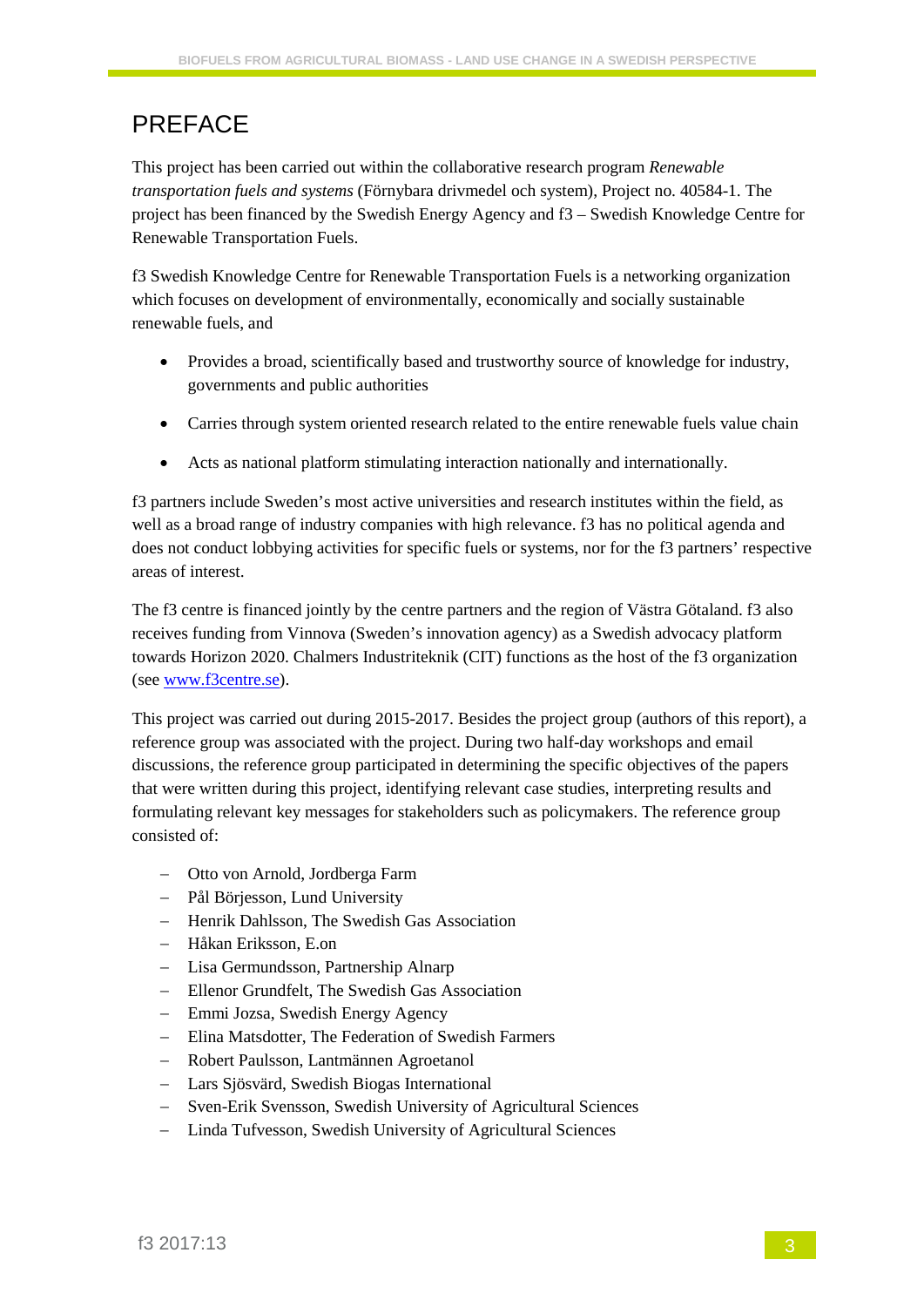#### **This report should be cited as:**

Ahlgren, S. *et. al*., (2017) *Biofuels from agricultural biomass – Land use change in Swedish perspective.* Report No 2017:13, f3 The Swedish Knowledge Centre for Renewable Transportation Fuels, Sweden. Available at [www.f3centre.se.](http://www.f3centre.se/)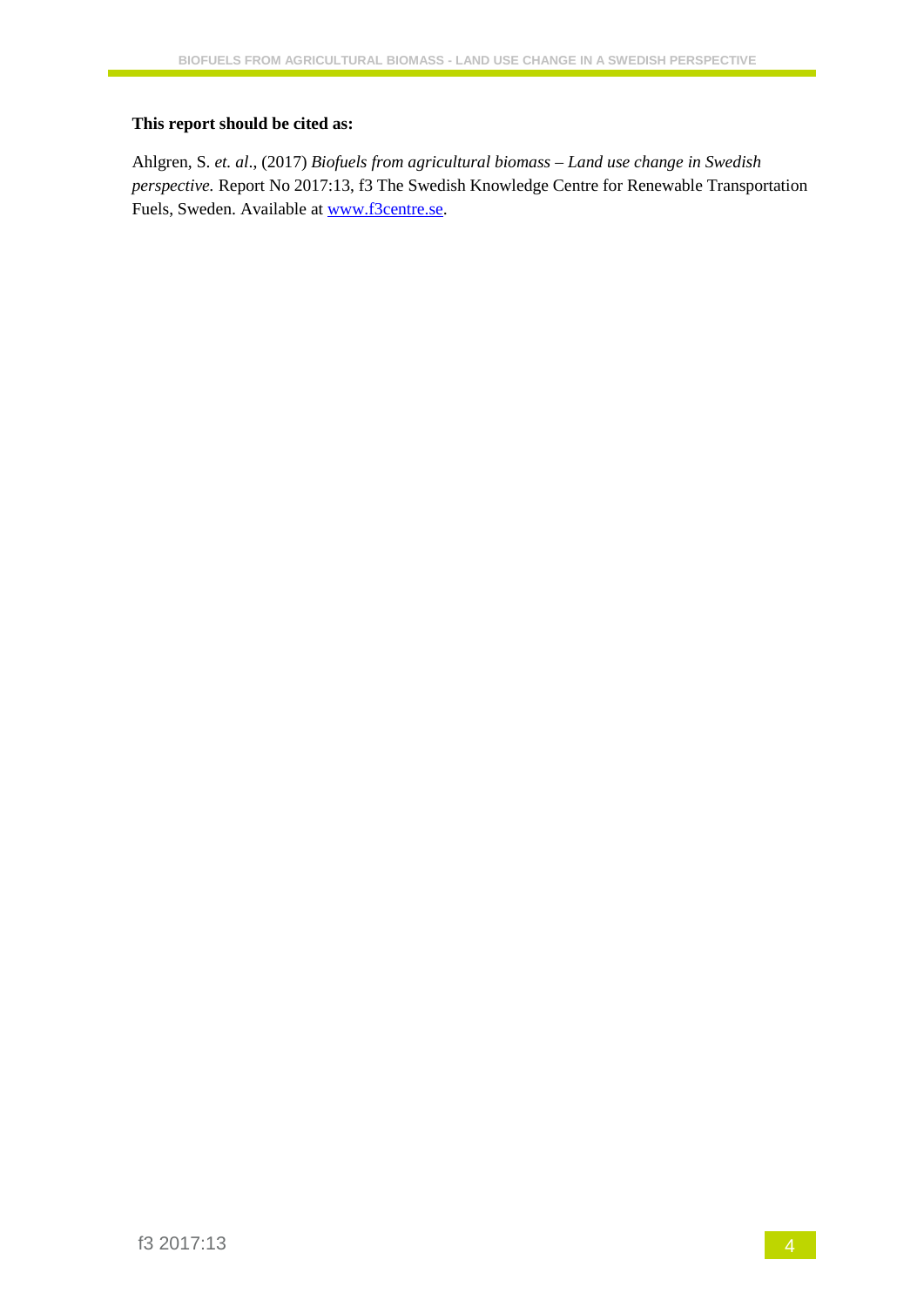## SUMMARY

The Swedish parliament has decided that by 2045, Sweden will not be a net emitter of greenhouse gases. There is also a goal to have a fossil fuel free transport sector by 2030. However, the transport sector is still dominated by fossil fuels and many efforts are needed to lower emissions. Sweden has a relatively high share of biofuels, around 20% of the energy use in domestic transportation. However, almost 90% of these fuels are imported or produced from imported feedstock.

In this study it was investigated whether and how the forecast biofuel demand for 2030 (20 TWh) can be met by biofuels produced from domestic feedstock. The scope was narrowed to biomass that does not cause land use change effects, since the European Commission has communicated that use of biofuels based on feedstock which could be used instead for food or feed will not be supported in the future. The reason for this policy decision is that increased biofuel production could stimulate direct land use change (dLUC) or indirect land use change (iLUC), leading to release of soil carbon and other greenhouse gases.

We found that about 4-10 TWh of biofuels can be produced from iLUC-free agricultural feedstock in Sweden; the range is dependent on the assumed biofuel conversion rate. The raw material studied was (1) agricultural residues, (2) ley produced on previously unused arable land, (3) crops from arable land such as intermediate crops and (4) intensification of ley cultivation.

Literature indicates that iLUC-free feedstock from other sectors (forest residues, industrial byproducts and residues, and residues from other parts of society in Sweden, marine feedstock not included) could contribute 8-11 TWh biofuel. In other words, there is good potential to reach the required 20 TWh of biofuels by 2030 based on domestic iLUC-free feedstock. Lowering domestic consumption of meat and alcoholic beverages and lowering land use for recreational horse keeping could provide additional space for biofuel production.

However, steering towards iLUC-free feedstock would mean higher production costs compared to conventional biofuel production. It is therefore of particular interest to study the potential trade-offs between greenhouse gases and economics. The production of ethanol and biogas based on wheat grain and wheat straw was studied, where wheat grain represented the current production system and wheat straw represented an iLUC-free production system.

We conclude that wheat straw-based biofuels do not compete with food production and have lower greenhouse gas emissions than those based on wheat grain, but higher production costs. The reasons for higher production costs are mainly the lower biofuel yield and more expensive pretreatment. In order to enable general conclusions on trade-offs when steering towards iLUC-free feedstock, more case studies are however needed with a larger set of studied feedstocks, biofuels and including other environmental impacts.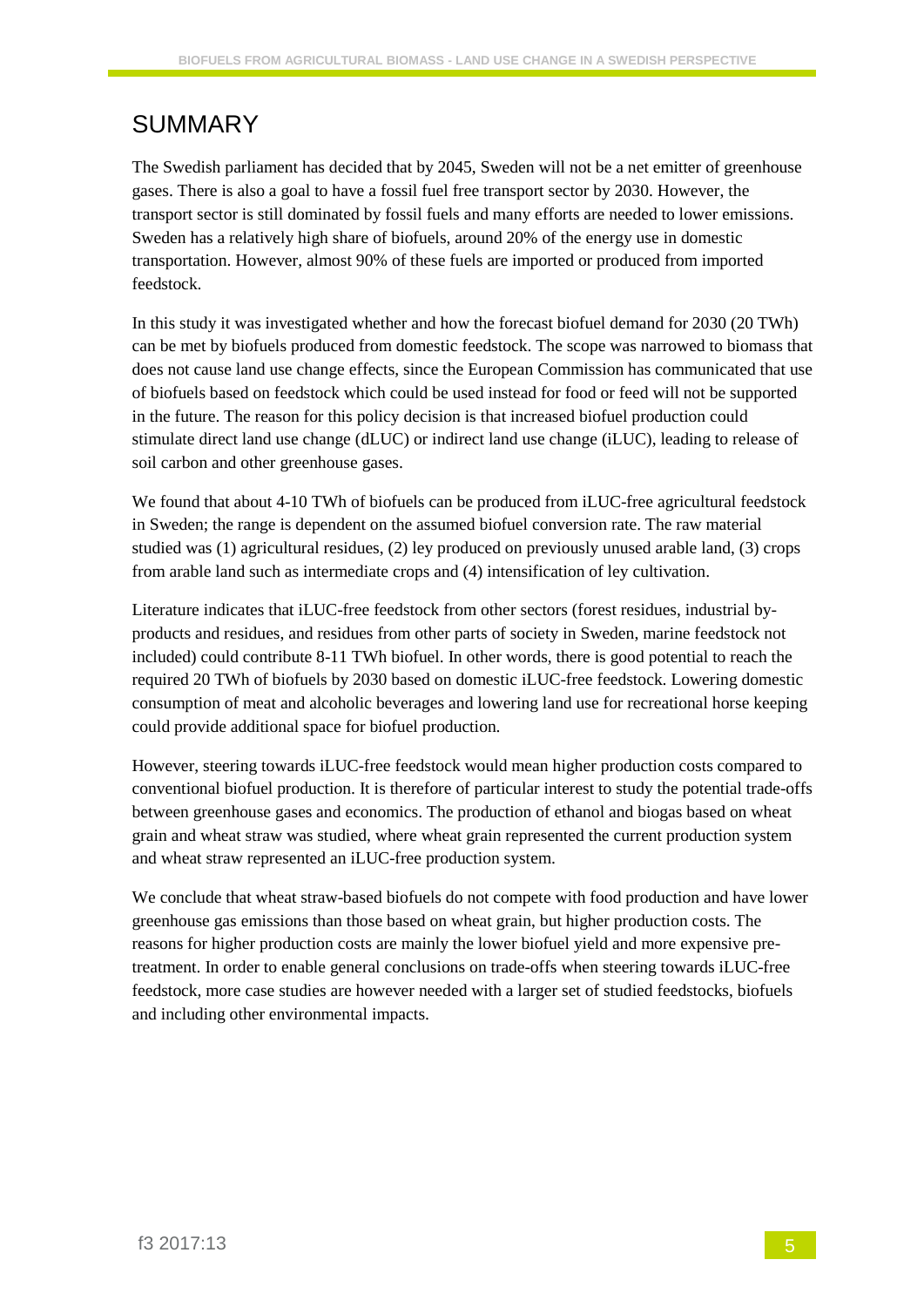## SAMMANFATTNING

Riksdagen har röstat igenom ett nytt klimatpolitiskt ramverk, vilket innebär att Sverige senast 2045 inte ska ha några nettoutsläpp av växthusgaser. Transportsektorn domineras fortfarande av fossila bränslen, och det behövs kraftiga insatser för att sänka utsläppen. Sverige har en relativt hög andel biodrivmedel, cirka 20% av energianvändningen inom transportsektorn. Närmare 90% av dessa biodrivmedel importeras dock, eller produceras från importerad biomassa.

I denna studie undersöktes om och hur det går att tillgodose transportsektorn år 2030 med den mängd biodrivmedel som behövs (20 TWh), baserad på inhemsk råvara. Omfånget på studien begränsas till biomassa som inte orsakar förändrad markanvändning. Detta eftersom EU har meddelat att biomassa som istället skulle kunna användas för mat eller foder inte kommer att stimuleras som råvara framöver. Anledningen till detta politiska beslut är en rädsla för att ökad produktion av biodrivmedel kan ge direkt eller indirekt förändrad markanvändning (förkortad iLUC, efter engelskans indirect land use change), vilket kan leda till utsläpp av kol och andra växthusgaser från mark.

I denna studie visar vi att cirka 4-10 TWh biodrivmedel kan produceras från iLUC-fri jordbruksråvara, det stora spannet beror på antagen omvandlingseffektivitet till biodrivmedel. De studerade råvarorna var (1) restprodukter från jordbruket, (2) vall odlad på nerlagd åkermark, (3) grödor från existerande odling så som mellangrödor (4) vall från intensifiering av pågående odling.

Genom litteraturstudier bedömdes den iLUC-fri råvara från andra sektorer (skogsrester, industriella biprodukter och avfall från andra delar av samhället, marina råvaror exkluderade) till 8-11 TWh biodrivmedel. Med andra ord har vi goda möjligheter att nå de 20 TWh biobränslen som krävs år 2030 baserat på inhemskt iLUC-fri råvara. Om vi minskar vår konsumtion av kött och alkohol, samt minskar markanvändning för hästar, kan vi producera ännu mer biodrivmedel.

Styrning mot biomassa med lägre iLUC skulle dock kunna innebära högre produktionskostnader jämfört med dagens biodrivmedelsproduktion. Det är därför intressant att studera potentiella tradeoffs mellan växthusgaser och ekonomi. I det här projektet undersökte vi produktion av etanol och biogas baserat på vetekärna och vetehalm. Här representerar vetekärna det nuvarande produktionssystemet, och halm representerar ett iLUC-fritt produktionssystem.

Resultaten visar att halmbaserade biodrivmedel visserligen inte konkurrerar med livsmedelsproduktionen och har lägre utsläpp av växthusgaser jämfört med vetekärna, men högre produktionskostnader. De högre produktionskostnaderna beror framförallt på lägre utbyte av drivmedel och dyrare förbehandling av råvaran. För att kunna dra generella slutsatser om trade-offs av iLUC-fri råvara behövs dock fler fallstudier där fler råvaror, biodrivmedel studeras, och andra miljöpåverkanskategorier inkluderas.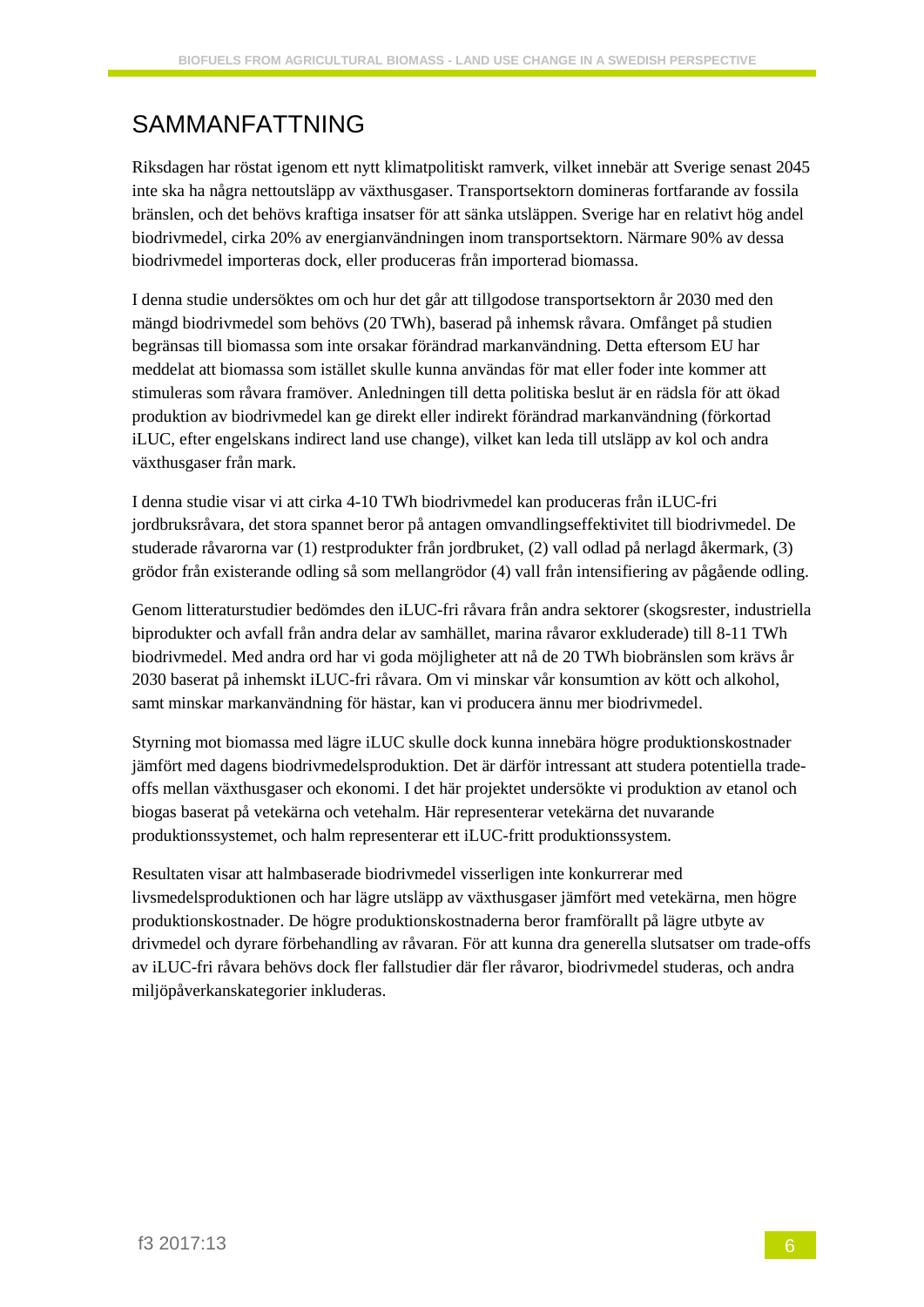## **CONTENTS**

|                | 1.1 |                                                              |  |  |  |  |
|----------------|-----|--------------------------------------------------------------|--|--|--|--|
|                | 1.2 |                                                              |  |  |  |  |
|                | 1.3 |                                                              |  |  |  |  |
|                |     |                                                              |  |  |  |  |
|                | 21  |                                                              |  |  |  |  |
|                | 2.2 |                                                              |  |  |  |  |
|                | 2.3 | TRADE-OFF GREENHOUSE GAS EMISSIONS AND ECONOMICS  11         |  |  |  |  |
|                |     |                                                              |  |  |  |  |
|                | 3.1 |                                                              |  |  |  |  |
|                | 3.2 |                                                              |  |  |  |  |
|                | 3.3 | TRADE-OFF BETWEEN GREENHOUSE GAS EMISSIONS AND ECONOMICS - A |  |  |  |  |
|                |     |                                                              |  |  |  |  |
| $\overline{4}$ |     |                                                              |  |  |  |  |
|                |     |                                                              |  |  |  |  |
|                |     |                                                              |  |  |  |  |
|                |     |                                                              |  |  |  |  |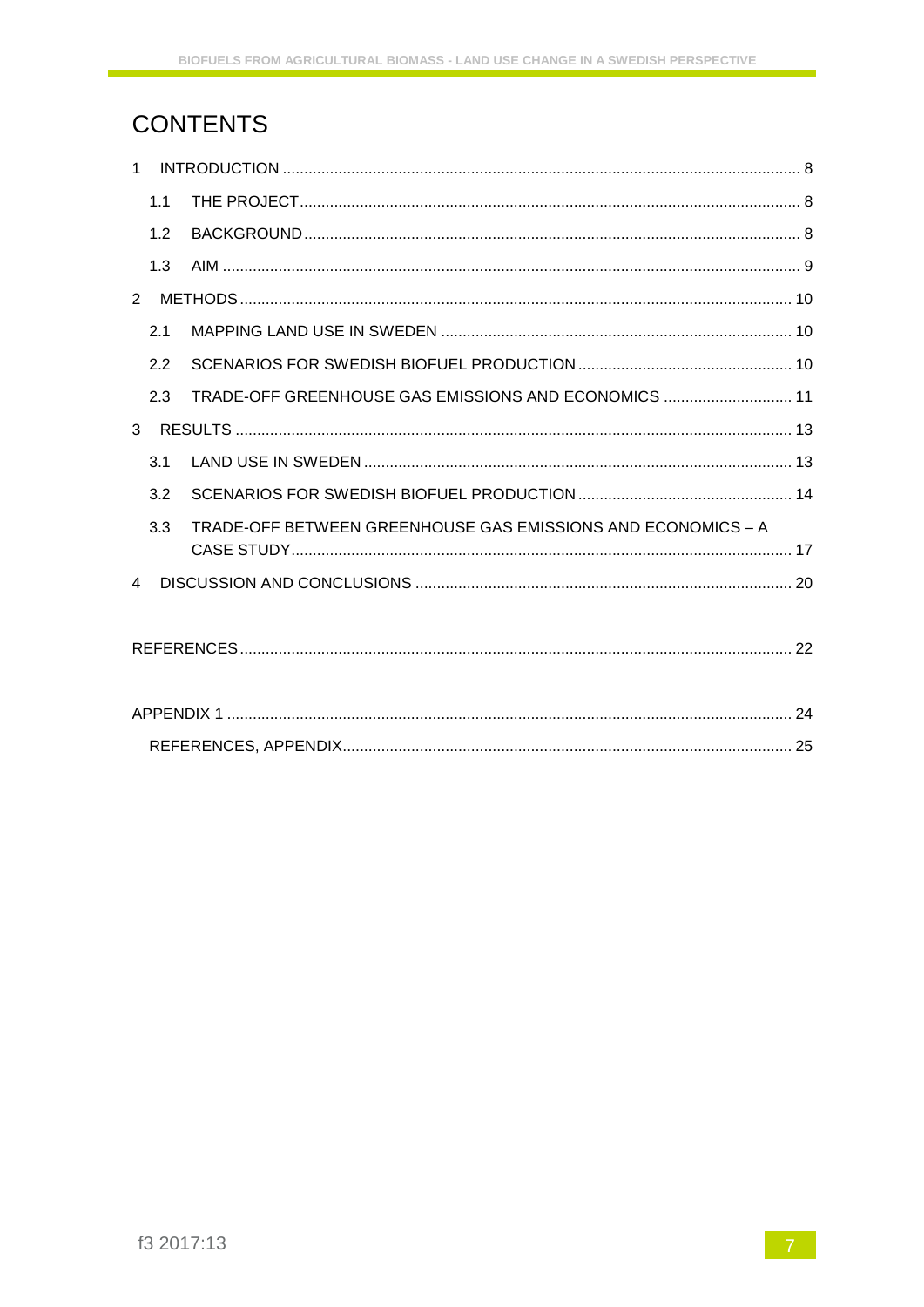## 1 INTRODUCTION

### 1.1 THE PROJECT

This project has been carried out during 2015-2017 within the collaborative research program *Renewable transportation fuels and systems* (Förnybara drivmedel och system), Project no. 40584- 1. The project has been financed by the Swedish Energy Agency and f3 – Swedish Knowledge Centre for Renewable Transportation Fuels. The main outcomes of this project have been published in two scientific papers (Prade et al, 2017; Lantz et al., 2017), and the present report summarises the published results, and adds aspects that were not included in the papers.

### 1.2 BACKGROUND

Many industrialised and developing countries have implemented policies for stimulating production of biofuels. The European Union (EU) has a target of 10% renewable fuels in the transport sector by 2020. Sweden stands out by having met the EU target already in 2011 and by having a share of above 20% in 2015 when including electricity and allowing for double accounting of some fuel categories (Eurostat, 2017).

However, Sweden has even higher ambitions. In June 2017, the Swedish parliament voted to accept a new bill for a climate policy framework. This bill states that by 2045, Sweden will not have any net emissions of greenhouse gases into the atmosphere and thereafter will achieve negative emissions. The transport sector is the only energy sector in Sweden that is still dominated by fossil fuels, and the bill sets a specific target for this sector whereby greenhouse gas emissions from domestic transport (excluding domestic aviation included in the EU Emissions Trading System) are to decrease by at least 70% by 2030 compared with 2010 (Swedish Government, 2017).

The total amounts, type of biofuels and the shares of imported biofuels in Sweden are variable over time and highly policy dependent (Sanches-Pereira & Gómez, 2015). In 2016, 15 TWh of biodiesel (HVO and FAME) were consumed, while ethanol and biogas consumption was 1.3 TWh each. A large share, 89%, of these fuels was imported or produced from imported feedstock (SEA, 2017).

In the political agreement on a fossil-free society by 2045, no specific goals are set for the development of domestic biofuel production based on nationally available biomass. However, good domestic availability of biomass suitable for biofuel production is important for many reasons, including security of supply, regional development, sustainability and traceability. In the present study it was investigated whether and how the predicted biofuel demand in 2030 can be met by biofuels produced from domestic feedstock.

The implications of introducing biofuel mandates have been under heavy debate. One concern is that increased biofuel production will stimulate land use change, leading to large amounts of soil carbon and other greenhouse gases being released to the atmosphere. In such discussions, a distinction between direct and indirect land use change is often made.

Converting land from one state to another (e.g. from forest to agriculture) to grow biofuel crops is referred to as direct land-use change (dLUC), since there is a direct link between the biofuel crop and the converted land. However, if biofuel crops are sourced from existing agricultural land, this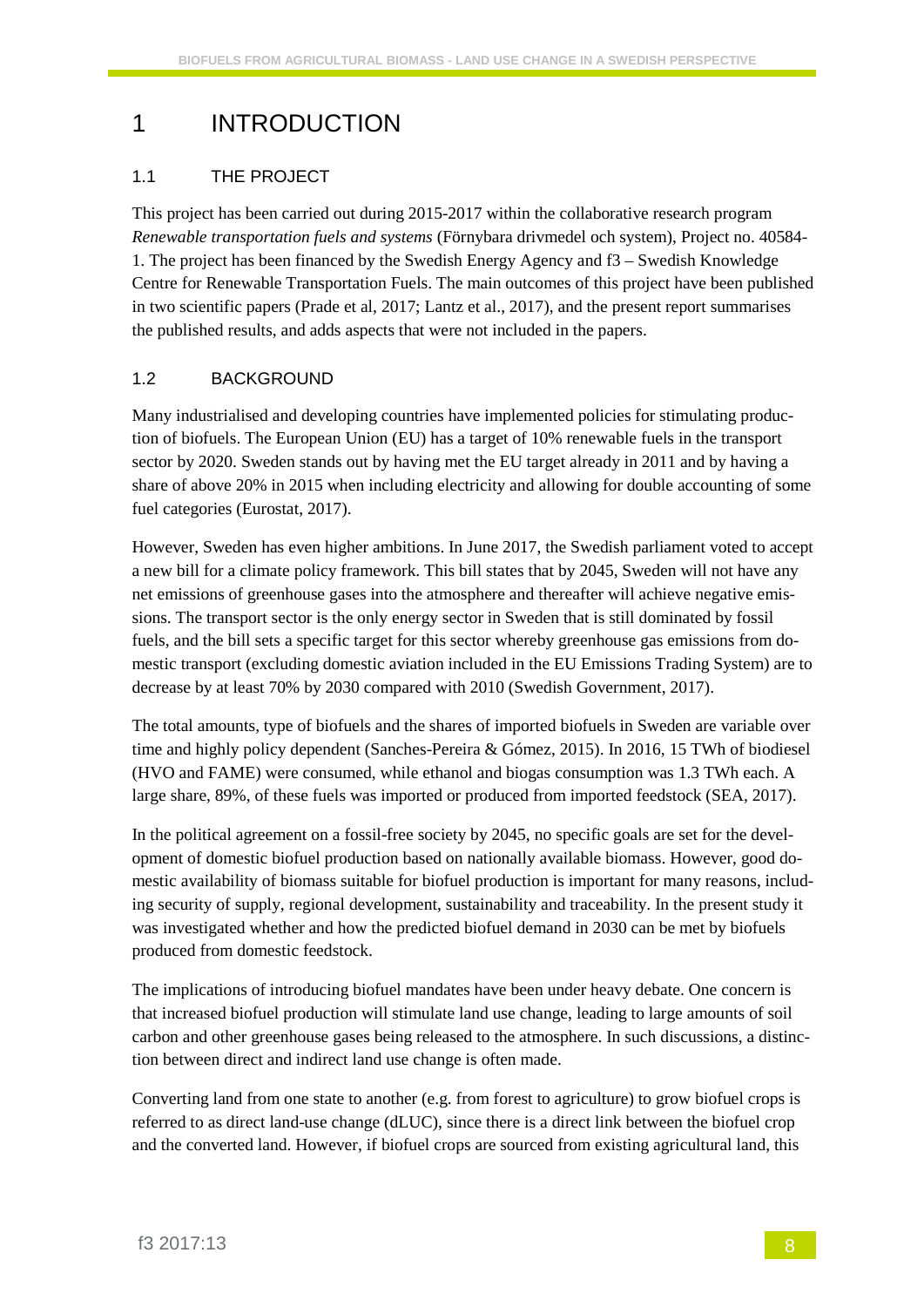might displace food or feed crop production, which may lead to land conversion elsewhere, referred to as indirect land use change (iLUC). ILUC effects are closely coupled with supply and demand for agricultural commodities, which can ultimately lead to a change in market behaviour causing changes in land use and related greenhouse gas emissions. In other words, iLUC are the changes in land use that take place as a consequence of a bioenergy project, but take place in another geographic location (Berndes et al., 2012).

For iLUC, it is common to use economic equilibrium models to quantify the effects. These tools are complex optimisation models and require in-depth understanding in order to be used (Ahlgren & Di Lucia, 2014). Several alternatives to the economic models have been developed using different approaches, often based on a causal descriptive or normative approach. These models can be based on a combination of biological and physical land models, assumptions on elasticities or elasticity values taken from literature, historical statistical data etc. These approaches tend to be simpler than economic models, reducing both the computational effort and the data requirement (De Rosa et al., 2016). However, while simplified models have lower parametric uncertainty, they lose accuracy and increase the model uncertainty. An overview of causal descriptive models for estimating iLUC can be found in Appendix 1.

Due to the much debated land use issue, the EU has amended its biofuel policy with the inclusion of so-called iLUC factors for reporting, which add a greenhouse gas emissions penalty to certain feedstock (cereals and other starch-rich crops, sugars and oilseed crops) for biofuel production. The European Commission (EC) has also communicated that use of biofuels based on feedstock which could be used instead for food or feed will not be supported in the future (EC, 2015). Considering this policy situation, it is of particular interest to investigate the potential for domestic biomass supply that can be expected to have a low land use change effect.

However, steering towards lower iLUC could cause higher greenhouse gas emissions elsewhere in the production chain and could also result in higher production costs. It is therefore of particular interest to study these potential trade-offs.

At the same time, biomass use for purposes other than energy production is increasing, e.g. in feed for horses, feed for meat production and production of alcoholic beverages from Swedish feedstock. An estimation of how much land is used for biofuel production is lacking, and it is unclear how large land use for biofuel is in proportion to other activities. This is important information in a land use policy perspective when different land uses have to be weighed against each other, considering that land is a restricted resource.

#### 1.3 AIM

The overall aim of this study was to investigate how Swedish biofuel production will affect the use of arable land in Sweden. Specific objectives were to:

- − map Swedish land use of biomass for biofuels in relation to other uses, feed for horses, feed for meat production and cereal grain for production of alcoholic beverages;
- − discuss and suggest scenarios for Swedish biofuel production and estimate the potential for agricultural biomass feedstock that does not cause iLUC;
- − study trade-offs between greenhouse gas emissions, land use change emissions and economic aspects in four case studies of Swedish biofuel production.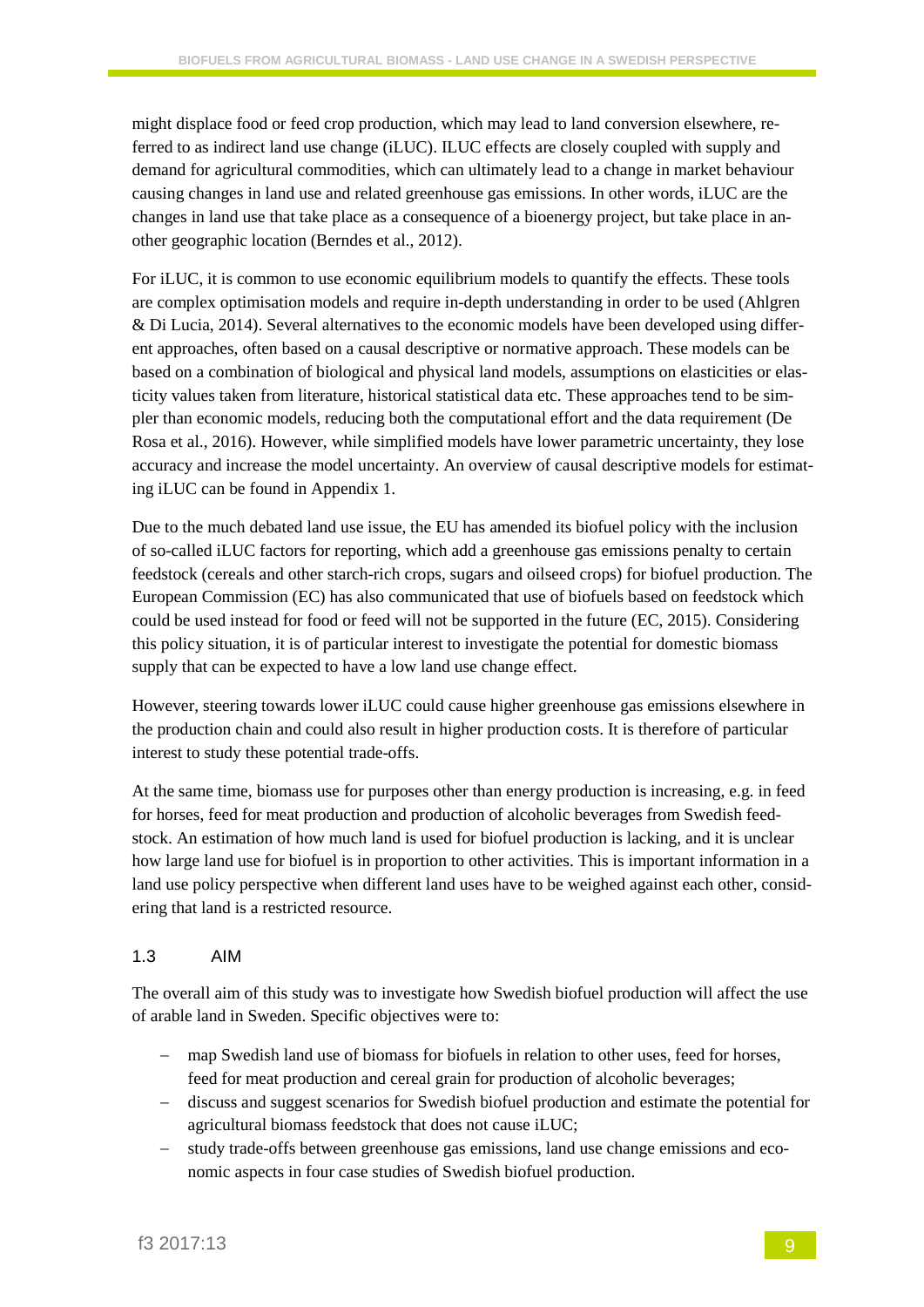## 2 METHODS

Below we give a short summary of the methods used. A more detailed description can be found in the project outcomes published in scientific journals (Prade et al., 2017; Lantz et al., 2017).

### 2.1 MAPPING LAND USE IN SWEDEN

In mapping land use in Sweden, data from Statistics Sweden was used. The results are presented as the Swedish average land use per person and year. Yield and land use statistics are reported by type of crops grown, and not by end-use of the crops. We therefore made several assumptions on how crops are used, and the conversion rates that apply when they are used e.g. for biofuel production.

We also made assumptions about the proportion of total cereal grain production used for animal feed, horse feed, alcoholic drink production and biofuels. For animal production, we used data from a survey where consumers were asked what they consume, and then counted upwards what this means in terms of animal feed and land use, mainly using data taken from Röös et al. (2015). For estimating the horse feed demand, data on the annual feed requirements per horse (Jansson et al., 2012) and the average number of horses in Sweden was used.

Data for land use abroad and exports were mainly taken from Statistics Sweden, combined with data from Röös et al. (2015).

### 2.2 SCENARIOS FOR SWEDISH BIOFUEL PRODUCTION

The work on development of scenarios for Swedish biofuel production was divided into four subtasks (Prade et al, 2017).

First, we needed to establish how much biofuel will be required in the future. To estimate this, we carried out a review of political targets and scenarios for expected development until 2030. The resulting estimated demand for biofuels is mainly dependent on assumptions on expected transportation needs, developments in vehicle technology and fuel consumption, and the rate of electrification of the car and truck fleet.

The future production of biofuels based on agricultural feedstock was estimated as the expected future biofuel demand minus the ability of other sectors to produce biofuels. A review of how much biofuel can be produced by other sectors such as forestry (forest residues), industrial byproducts and residues, and residues from other parts of society (excluding mine feedstock) was carried out. We developed two scenarios; one in which these sectors produce a high amount of biofuel and one in which they produce a low amount of biofuel. The remaining part was assumed to be met by agricultural feedstock, with different amounts for the two scenarios.

Third, we examined the potential for agricultural feedstock that does not cause land use change to meet the future biofuel demand by a detailed mapping of current cultivation of feedstock, land in fallow and abandoned land. For the assessment, data on crop cultivation area and standard yield calculated from 15-year averages and an 8-year regression analysis were available for major crops in official Swedish statistics. For other crops, such as grass leys, 10-year average yield data were available. Since most yield data refer only to harvested parts of the crop, amounts of crop residues had to be estimated. Yield and e.g. straw/rain ratio were used to calculate the biomass potential for all major agricultural crops and residues. Potential from additional crops including intermediate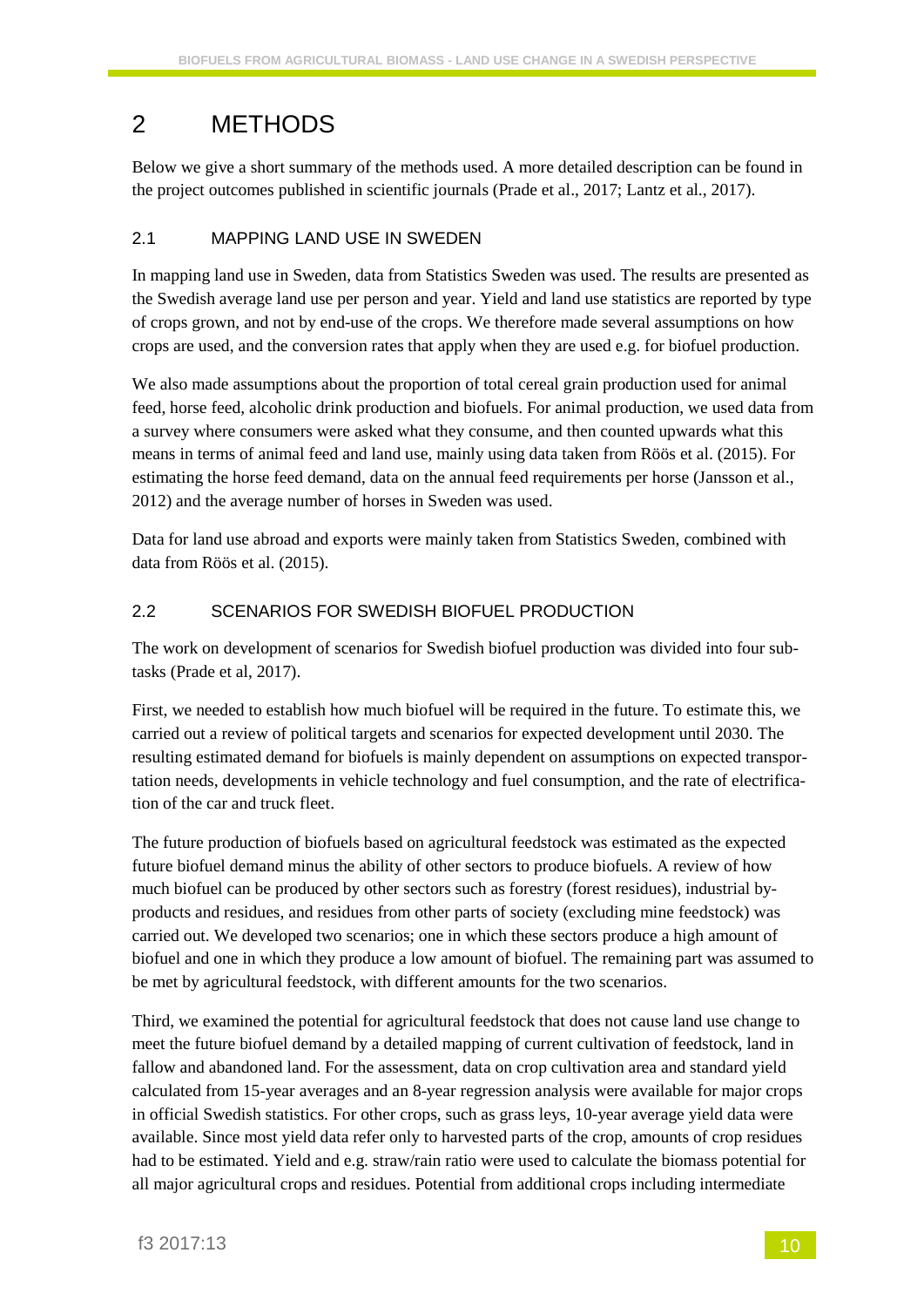crops and crops grown on Ecological Focus Areas (EFA) was simulated. The assessment of the potential contribution of agricultural biomass to the supply of biofuels in 2030 was based on the current crop production situation in Sweden. This approach assumes that in the period until 2030, no major changes will occur in the cultivation area of the current crop portfolio, which is likely unless powerful measures (e.g. subsidies) are implemented in the next few years.

Lastly, the biomass potential was recalculated to potential biofuel production for two conversion scenarios of the feedstock, high and low, representing conversion of biomass to biogas and ethanol, respectively. Data for conversion efficiency was based on literature (see assumptions in Prade et al., 2017). Due to the short time until 2030 we did not account for technical development, e.g. of pre-treatment processes and fermentation processes, that will likely improve conversion efficiencies, especially for lignocellulosic feedstock.

#### 2.3 TRADE-OFF GREENHOUSE GAS EMISSIONS AND ECONOMICS

We performed four case studies for Swedish biofuel production where potential trade-offs between greenhouse gases, land use and economic aspects were studied (Lantz et al., 2017):

- production of ethanol based on wheat
- production of ethanol based on straw
- production of biogas based on wheat
- production of biogas based on straw

where wheat grain represented the current production systems and wheat straw represented iLUCfree production systems.

For calculation of greenhouse gases related to the production chain, including land use emissions, life cycle assessment (LCA) methodology was used. LCA is a method in which the environmental impact of a product or service is calculated over the product's entire life cycle, from cradle to grave.

For biofuel producers/sellers, there are sustainability criteria to be met in order to obtain tax reductions. The sustainability criteria for biofuels are regulated within the EU by the Renewable Energy Directive (RED) (EC, 2009), where a simplified LCA methodology is used to calculate greenhouse gas emissions. The RED uses e.g. allocation of emissions based on lower heating value between products and by-products. Furthermore, residues such as straw from cereal are counted as free of emissions up to point of collection.

However, in an LCA according to the ISO standard (ISO, 2006), system expansion is preferred over allocation. For straw, this means e.g. that soil carbon changes due to straw removal should be included and that if straw has an alternative use, the effects of redirecting straw to biofuel production must be accounted for in the LCA. For the calculations, both the RED and the ISO methodology was used.

The feedstock cost was calculated for different production regions in Sweden, reflecting the impact of local agricultural conditions and feedstock availability in different regions considering competing utilization. The transportation cost for feedstock and digestate from biogas production is based on the calculated transportation distance, assumptions on average velocity and time for loading and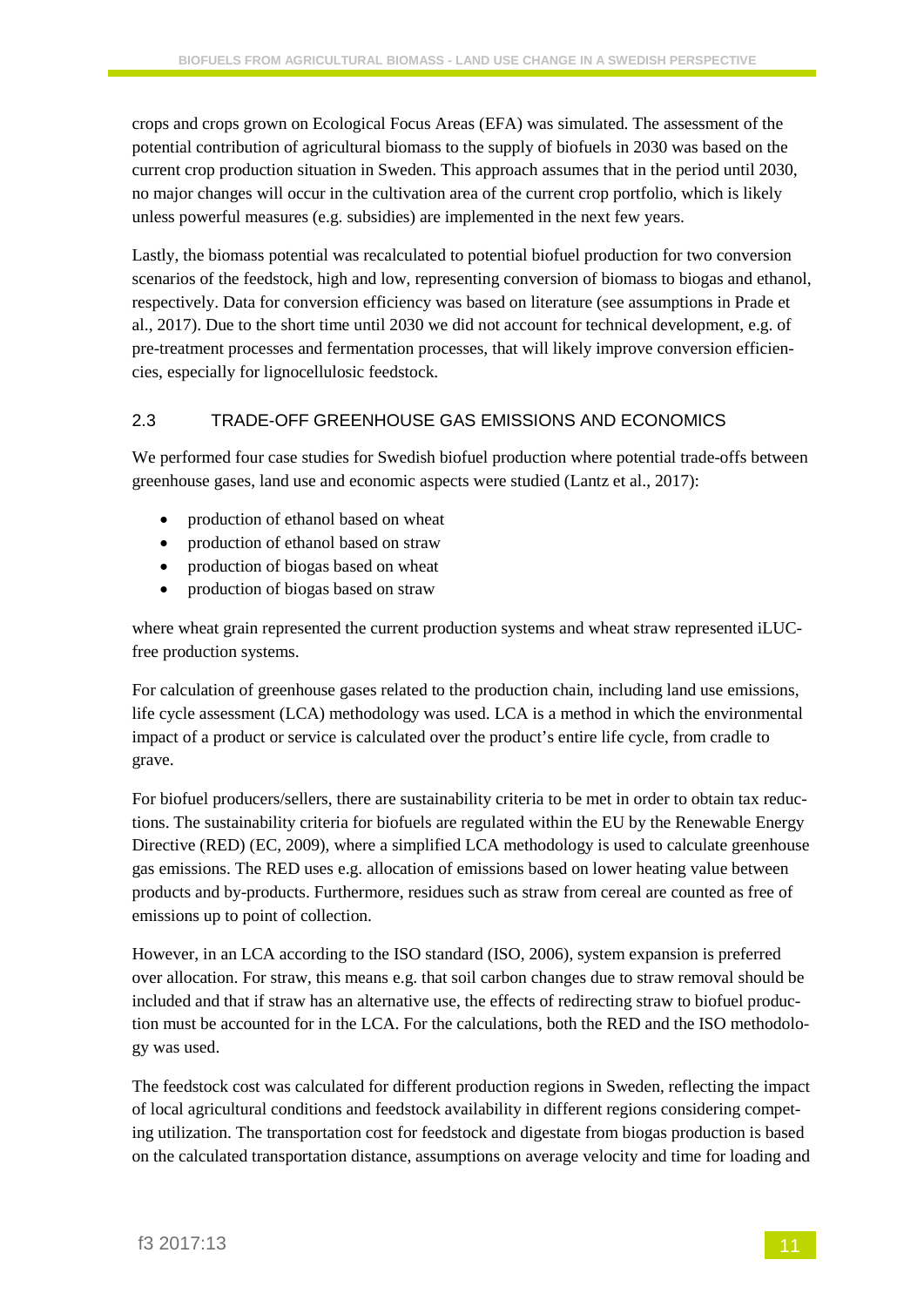unloading as well as hourly rates for different transport carriage. Here, we only present the aggregate values. The more detailed regional data can be found in Lantz et al. (2017).

The biofuel production cost was calculated for different cases chosen to represent current biofuel production systems based on crops as well as a potential future production based on crop residues. Data on investments, operating costs and estimated yields of biofuels and co-products etc. was based on a literature review updated with current market data. Details on assumed interest rates and depreciation time can be found in Lantz et al. (2017).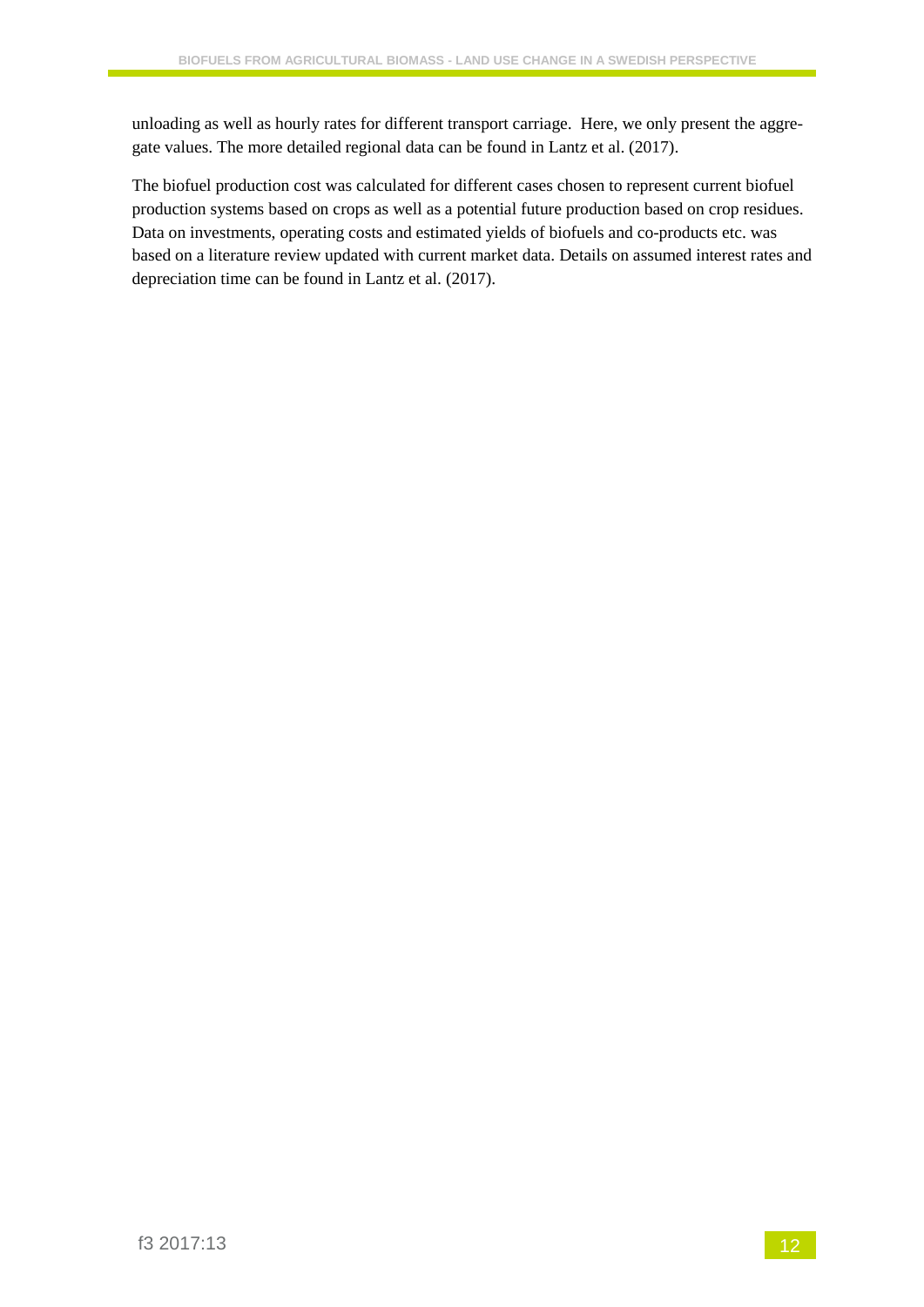## 3 RESULTS

### 3.1 LAND USE IN SWEDEN

[Figure 1](#page-12-0) shows our estimate of how the average Swede uses arable land, in Sweden and abroad. After reduction for export, the average Swede is estimated to use 0.39 hectares of arable land.



#### <span id="page-12-0"></span>**Figure 1. Use of arable land at home and abroad (pasture excluded) by the average Swede. Products that are exported are plotted as negative land use.**

From this diagram, we can draw a number of interesting conclusions. First, average Swedish consumption requires a larger area of land than is available domestically and we import a lot of products. We included land use for all imports, including e.g. fruit, coffee, tea and chocolate.

As far as biofuels are concerned, about 4% of the Swedish arable area is used for this purpose, and that most of the domestic biofuel production is currently exported (Figure 1). The majority of Swedish biofuel production is grain-based ethanol and part of this biofuel area could be accounted for in meat and dairy production, as one metric tonne (ton) of grain for ethanol yields 0.3-0.4 tons of animal feed as a by-product.

Sweden imports a large amount of biofuels that occupy land abroad. By-products from the palm oil industry (palm fatty acid distillate, PFAD), which actually constitute a major part of Swedish biofuel imports, are not included, however. This is because PFAD is currently classified as a waste/residue, meaning that all land use is allocated to the main product, in this case palm oil.

Further, the production of meat, dairy and eggs occupies a large part of the average Swede's land use, both abroad and in Sweden. Feed for horses and raw materials for beer and spirits also occupy large arable areas in Sweden, approximately 12% and 3% respectively. In total, land for meat production, horse feed and cereal grain for alcoholic beverages occupies 73% of total Swedish available land and any reductions in the consumption pattern of these items can free up land for biofuel feedstock production. In addition, there is quite a lot of land in fallow that could be used for biofuel production, land in fallow has been stable at a level of about 6% (150 000 ha) since 2008.

[Figure 1](#page-12-0) is a compilation of data from different sources and therefore has some uncertainties. For example, the sources have different perspectives. Some are national statistics recalculated to a per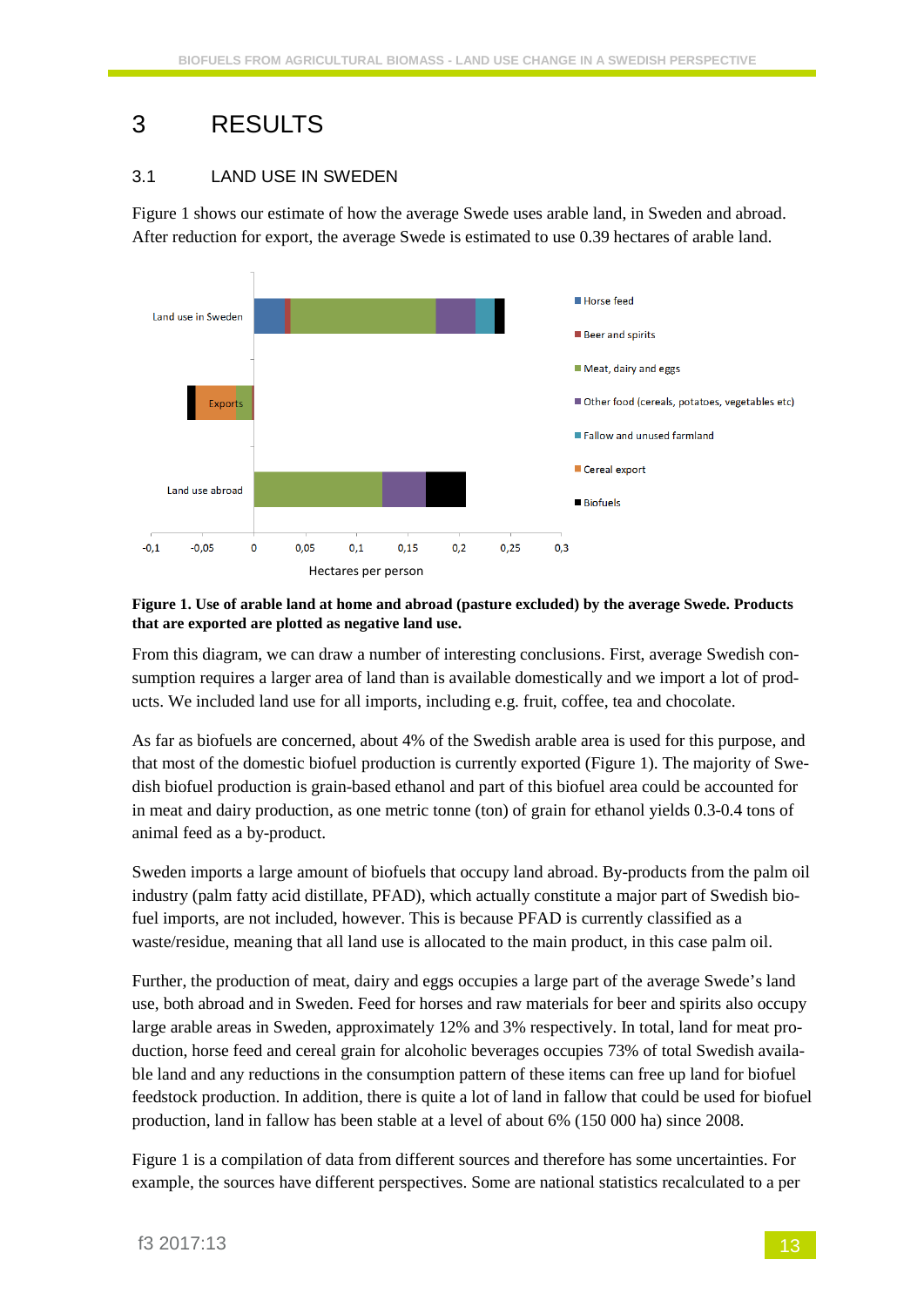person basis, while other values are based on the "Riksmaten" survey (Röös et al., 2015), where consumers report what kind of food they eat. Moreover, the data sources have different years of origin, and generalisations were made about yield levels and yields of biofuels.

### 3.2 SCENARIOS FOR SWEDISH BIOFUEL PRODUCTION

#### *3.2.1 Biofuel demand in 2030*

Several inquiries and investigations in which different scenarios for the development of the transport sector have been performed. We have reviewed some of these approaches and present som of them (Figure 2), to reach an understanding of how much biofuels will be needed in 2030.

The changes required to reach the 2030 policy target will be a combination of reduced transport demand and technical solutions such as higher energy efficiency, electrification and use of biofuels. The assumptions regarding these developments differ between studies and the assumed total amount of energy in the transport sector in 2030 also varies (Figure 2). For comparison, 92 TWh was actually used in the Swedish domestic transport sector in 2015 (SEA, 2017). None of the scenarios reviewed is totally free from use of fossil fuels.



#### **Figure 2. Review of inquiries and investigations of the use of fuels in the Swedish transport sector in 2030.**

Based on the above review, we decided to set the expected biofuel demand in 2030 to 20 TWh/a. These are the same values as in the scenario described by the Swedish Transport Administration (2016), which has been important as a background to setting the 2030 target for the transport sector.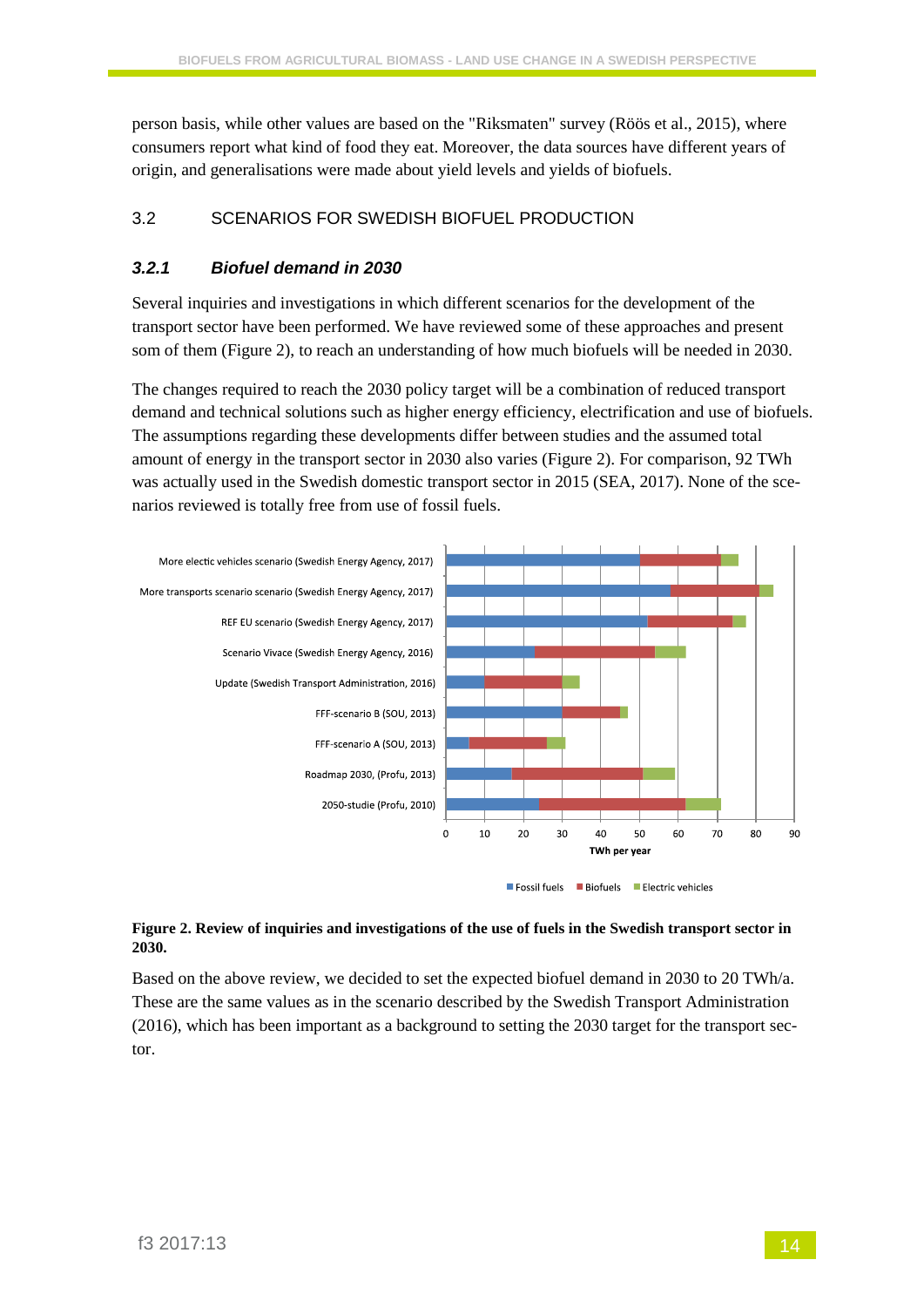#### *3.2.2 Biofuel production from different sectors*

It was investigated how much domestically produced biomass from arable land may contribute to the national biofuel targets. With a total demand of 20 TWh in 2030, an estimation of the contribution of biofuels from other domestic sources of biomass in 2030 was first carried out, in order to determine the need for agricultural iLUC-free biofuel feedstock.

The potential contributions from by-products and residues from the forest sector and from industrial and societal waste fractions were estimated based on inventories and scenario descriptions from different sectors, or on own assumptions if such descriptions were lacking. The estimated contribution from each sector is described more in detail in Prade et al. (2017), and the outcome is summarized in [Table 1.](#page-14-0) The total biofuel production from by-products and residues from Swedish forestry, industry and society by 2030 was estimated to 8-11 TWh/a, implying that biofuel production from agricultural biomass should provide between 9 and 12 TWh/a for a 100% domestic feedstock base.

<span id="page-14-0"></span>**Table 1. Range of biofuel contributions in 2030 from different sectors. A low and a high contribution are estimated. A more detailed description and list of references can be found in Prade et al. (2017).**

| <b>Biomass/biofuel chain</b>                                                   | <b>Biofuel</b><br>contribution<br>(TWh/a) | Comment                                                                                                                          |
|--------------------------------------------------------------------------------|-------------------------------------------|----------------------------------------------------------------------------------------------------------------------------------|
| Other sectors                                                                  |                                           |                                                                                                                                  |
| Forestry residues, biofuel type<br>not defined                                 | $3.9 - 6.0$                               | Average to good economic conditions and technical<br>development                                                                 |
| Forest industry residues to<br>hydrotreated vegetable oil bio-<br>diesel (HVO) | 1.49-1.68                                 | 80-90% of available tall oil (based on current pulp and<br>paper production) is refined to HVO                                   |
| Forest industry residues to<br>biogas                                          | $0.10 - 0.14$                             | 10% of the energy potential in the fibre sludge is extracted<br>as biogas, whereof 50-70% is upgraded                            |
| Food industry waste to HVO                                                     | $0.2 - 0.3$                               | 25-38% of the potential available for biogas production is<br>assumed to be fats suitable for HVO production                     |
| Food industry waste to biogas                                                  | $0.3 - 0.4$                               | 38-50% of the potential that has been described as<br>available for biogas production is assumed to be realised                  |
| Food industry waste to ethanol                                                 | $0.2 - 0.3$                               | Rough estimate based on current production                                                                                       |
| Household waste to biogas                                                      | $0.72 - 0.96$                             | 60-80% of the food waste in households is source-<br>separated and used for biogas production                                    |
| Sewage sludge to biogas                                                        | $0.57 - 0.66$                             | 70-80% of the biogas produced is upgraded                                                                                        |
| Manure to biogas                                                               | $0.38 - 0.77$                             | 25-50% of manure is used for biogas production, whereof<br>two-thirds in co-digestion plants with upgrading of 90% of<br>the gas |
| Total from the above sectors                                                   | $7.9 - 11.2$ (8-11)                       |                                                                                                                                  |
| <b>Total needed from agriculture</b>                                           | $8.8 - 12.1(9 - 12)$                      |                                                                                                                                  |
| Total biofuels in 2030                                                         | 20                                        |                                                                                                                                  |

### *3.2.3 iLUC-free feedstock*

The iLUC concept is closely coupled with supply and demand for agricultural products. By this definition, if a feedstock has no demand, utilisation for biofuel production does not imply an iLUC effect and can be considered 'iLUC-free'.

However, if a feedstock is to be utilised in the future for biofuel production, it obviously has a potential demand on the market. However, in this case it can be argued that the demand is within the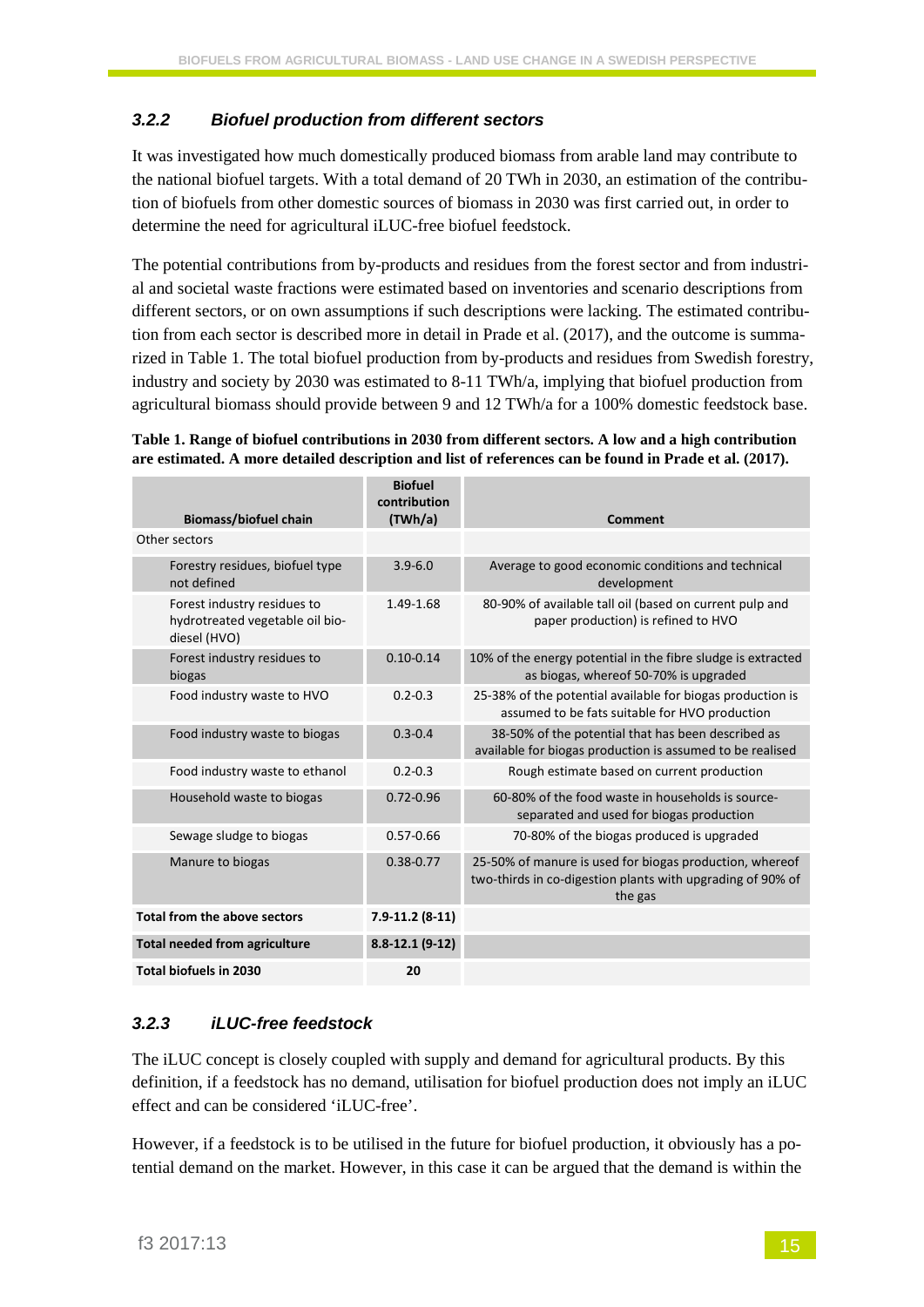biofuel market and there is no other competition for the biomass. On the other hand, the possibility that the biomass feedstock will find other uses in the future, e.g. as feedstock for chemicals, bioplastics, textiles, pharmaceuticals etc., cannot be ruled out.

As can be seen, the concept of iLUC-free feedstock is not easily defined. We treated iLUC-free feedstock as a highly theoretical concept and made the assumption that the biomass has no other uses and can be utilised for biofuel production. While this might not yield a true picture of the future potential of biofuel feedstock, it gives an order of magnitude that can be important when discussing future developments in biofuel production, especially since policy makers have sent clear signals that iLUC-free is the preferred feedstock (EC, 2015).

With this argumentation, we defined four different categories of iLUC-free biomass from agriculture (Prade et al., 2017):

- 1. Agricultural residues.
- 2. Crops produced on previously unused arable land.
- 3. Additional crops from arable land.
- 4. Additional biomass from arable land via intensification.

iLUC-free biomass (Categories 1-4) corresponded to an energy potential of 20 TWh in biomass (Figure 3), with the main contributor being grass ley from intensification where an average increase of 30% in grass ley yield compared with present was assumed. This can be compared with current total output from agricultural production in Sweden, which we estimated to an energy potential of 68 TWh annually, including crops and residues.





#### *3.2.4 iLUC-free biofuel potential*

To determine whether estimated iLUC-free biomass will be enough to cover the biomass demand in 2030, which we estimated to be 9-12 TWh/a, we calculated a conversion of the feedstock in a high and a low scenario, representing the conversion of biomass to biogas and ethanol, respectively, given as lower heating value of the biofuel.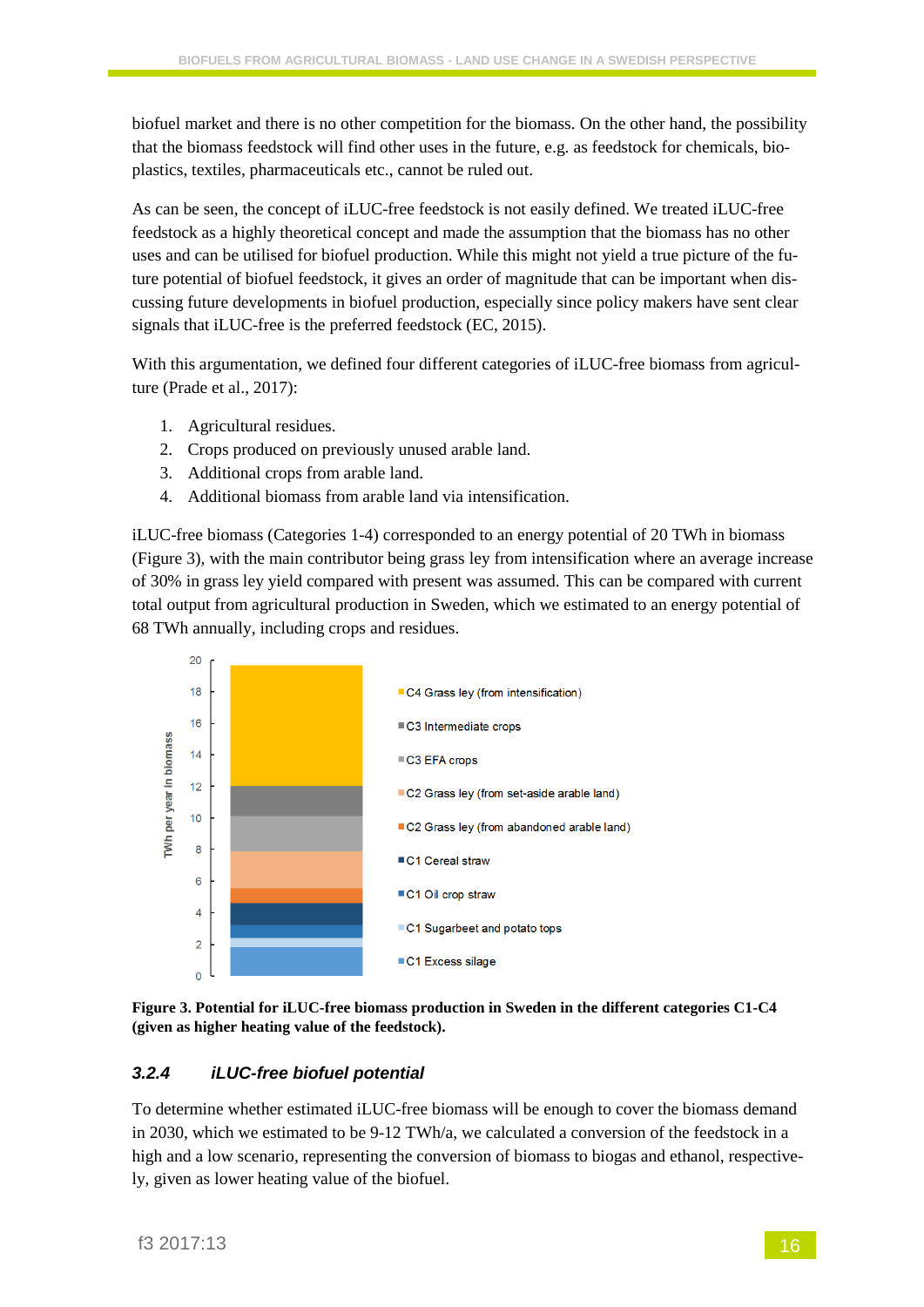

<span id="page-16-0"></span>**Figure 4. Potential for production of iLUC-free biofuels (category C1-C4) for a high and a low feedstock conversion scenario.**

As can be seen in [Figure 4,](#page-16-0) about 4-10 TWh of biofuels can be produced from iLUC-free feedstock, depending on the conversion rate. Together with the 8-11 TWh from other sectors, Sweden thus has good opportunities to meet the required 20 TWh of biofuels by 2030 based on domestic iLUC-free feedstock.

### 3.3 TRADE-OFF BETWEEN GREENHOUSE GAS EMISSIONS AND ECONOMICS – A CASE STUDY

Steering towards lower iLUC could cause higher dLUC and greenhouse gas emissions from the production chain and could result in higher production costs. Therefore, we examined these potential trade-offs. In case studies, we investigated the production of ethanol and biogas based on wheat and wheat straw, where wheat grain represented the current production system and wheat straw represented an iLUC-free production system. It was assumed that straw was removed at a rate that would not lower soil carbon content.

The greenhouse gas emissions from the four production systems studied, calculated with the two LCA methodologies RED and ISO (further explained in the Methodology section), are shown in [Figure 5.](#page-17-0) The two methodologies yielded clearly different results; the straw-based systems gave lower emissions than the wheat grain-based systems, for both ethanol and biogas production, in both methodologies (Figure 5). Furthermore, all four systems gave lower greenhouse gas emissions in comparison with fossil fuels. The suggested EU fossil fuel reference is 94.1 g  $CO<sub>2</sub>$ -eq per MJ, meaning that the systems studied provided a 69-108% reduction in emissions. The requirement set by the EU sustainability criteria is 60% reduction (EC, 2015).

The suggested EU iLUC factor for cereals is 12 g  $CO<sub>2</sub>$ -eq per MJ biofuel (EC, 2015). Adding this to the figure obtained in the RED wheat grain ethanol scenario gives total emissions of 33 g  $CO<sub>2</sub>$ eq per MJ ethanol, or a 65% reduction, meaning that even with the iLUC factor for cereals, wheatbased ethanol is able to meet the current emissions reduction requirement.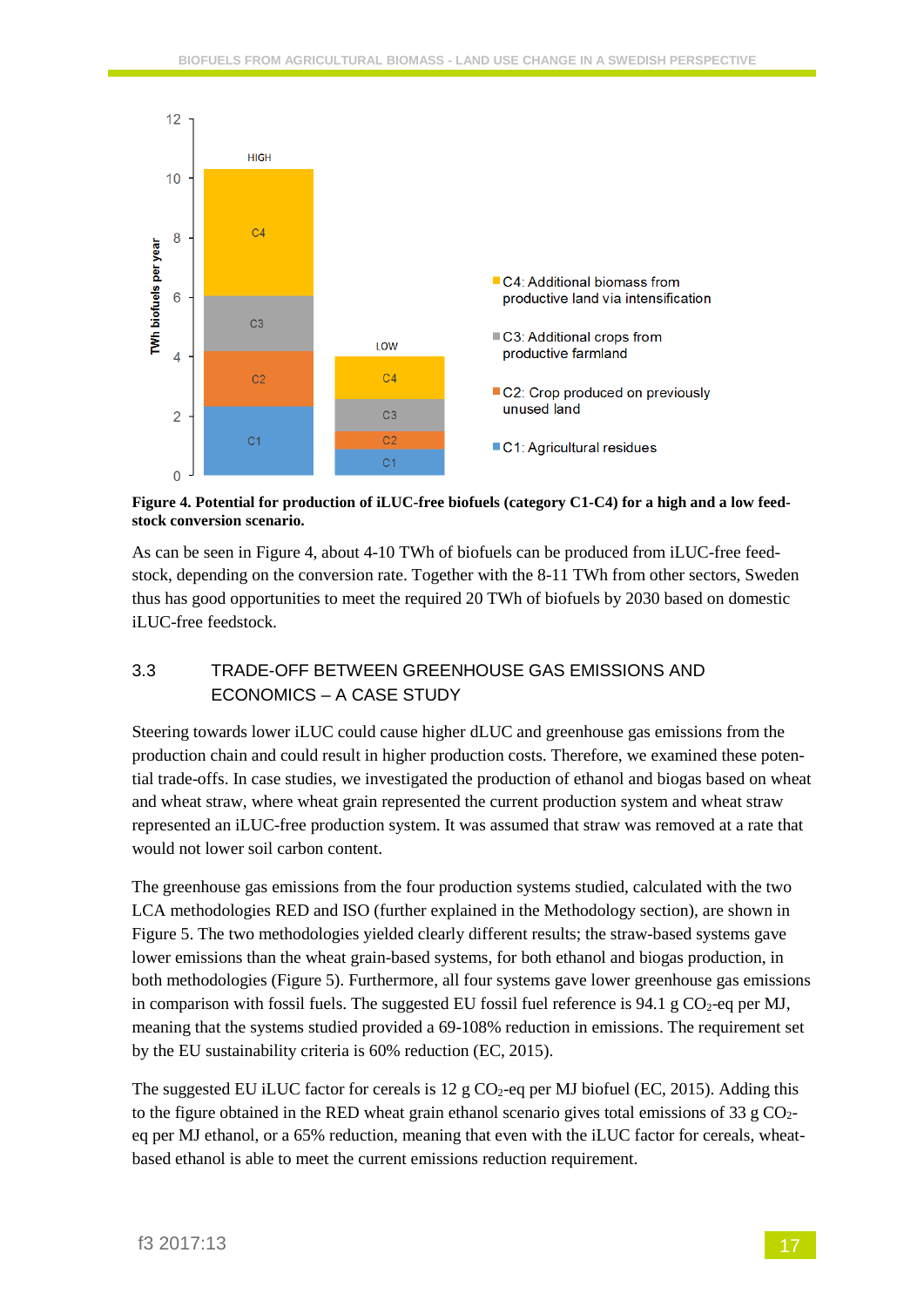

#### <span id="page-17-0"></span>**Figure 5. Calculated greenhouse gas emissions in ethanol and biogas production systems based on wheat grain and wheat straw, calculated using the RED and ISO methodologies. Numbers on top each bar represent the total value.**

The calculated production cost for biogas and ethanol show that although straw is a much cheaper feedstock on a dry matter basis, the overall production cost increase as compared to biofuel production based on grain (Figure 6). The reason are e.g. a lower biofuel yield and a more expensive pretreatment. Ethanol from wheat grain, which is commercially produced in Sweden today, has the lowest production cost.

All biofuel systems generate co-products such as DDGS, lignin pellets and digestate. These coproducts diversify the production and generates an extra income for the producer. However, with current market prices, the impact is minor except for the ethanol from grain system. In fact, income from co-products are the reason that ethanol from grain has the lowest production cost.

For comparison, current market price of gasoline is approximately 40 Euro per GJ. Thus, the production cost even for straw-based biofuels is in the same range as today's market price for gasoline, including energy and  $CO<sub>2</sub>$  tax.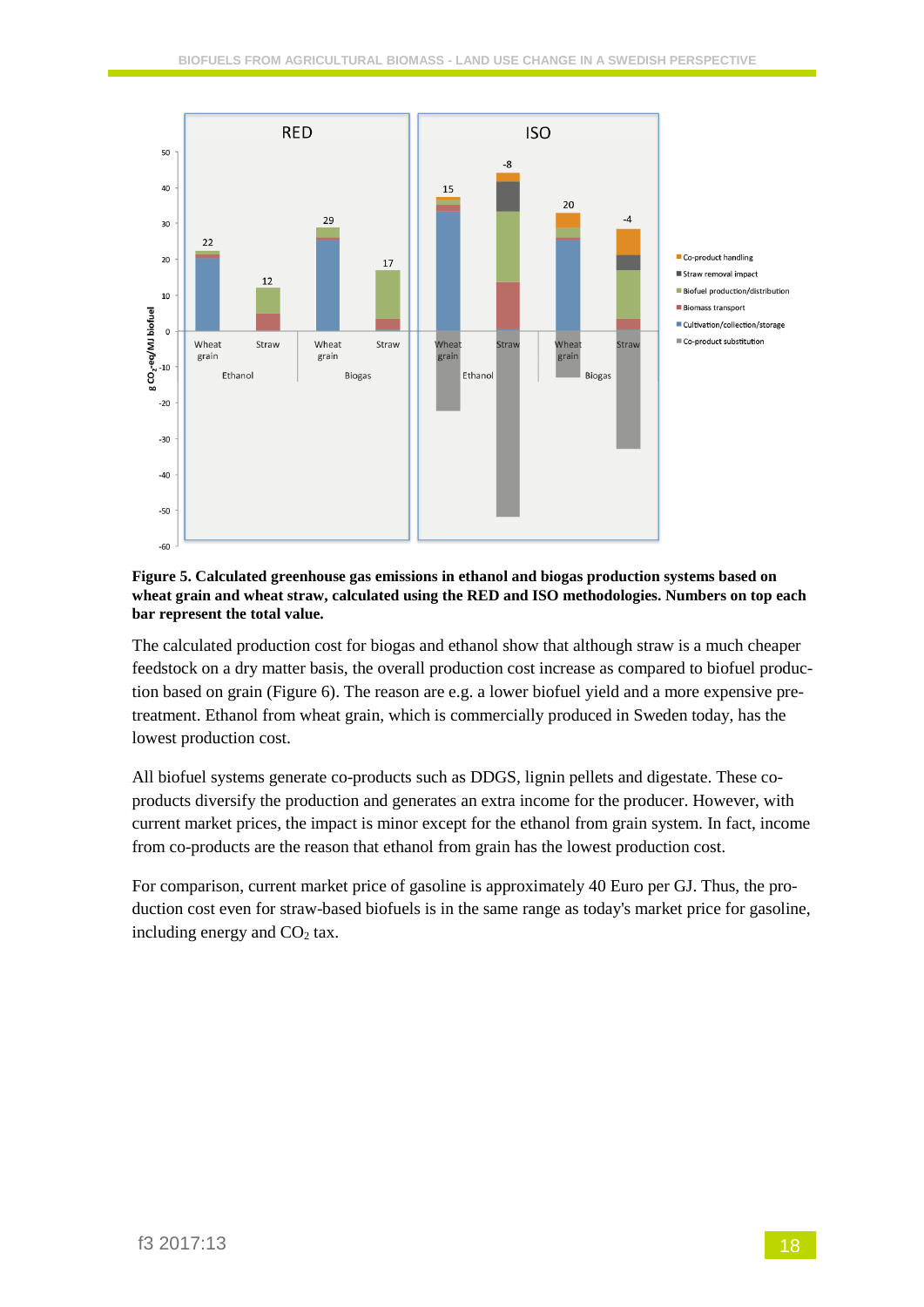

#### **Figure 6. Production cost of the studied systems.**

To conclude, straw-based biofuels based on sustainably recovered straw do not compete with food production and have lower greenhouse gas emissions compared to wheat grain, but higher production costs. However, in order to enable general conclusions on trade-offs when steering towards iLUC-free feedstock, more case studies are however needed with a larger set of studied feedstocks, biofuels and including other environmental impacts.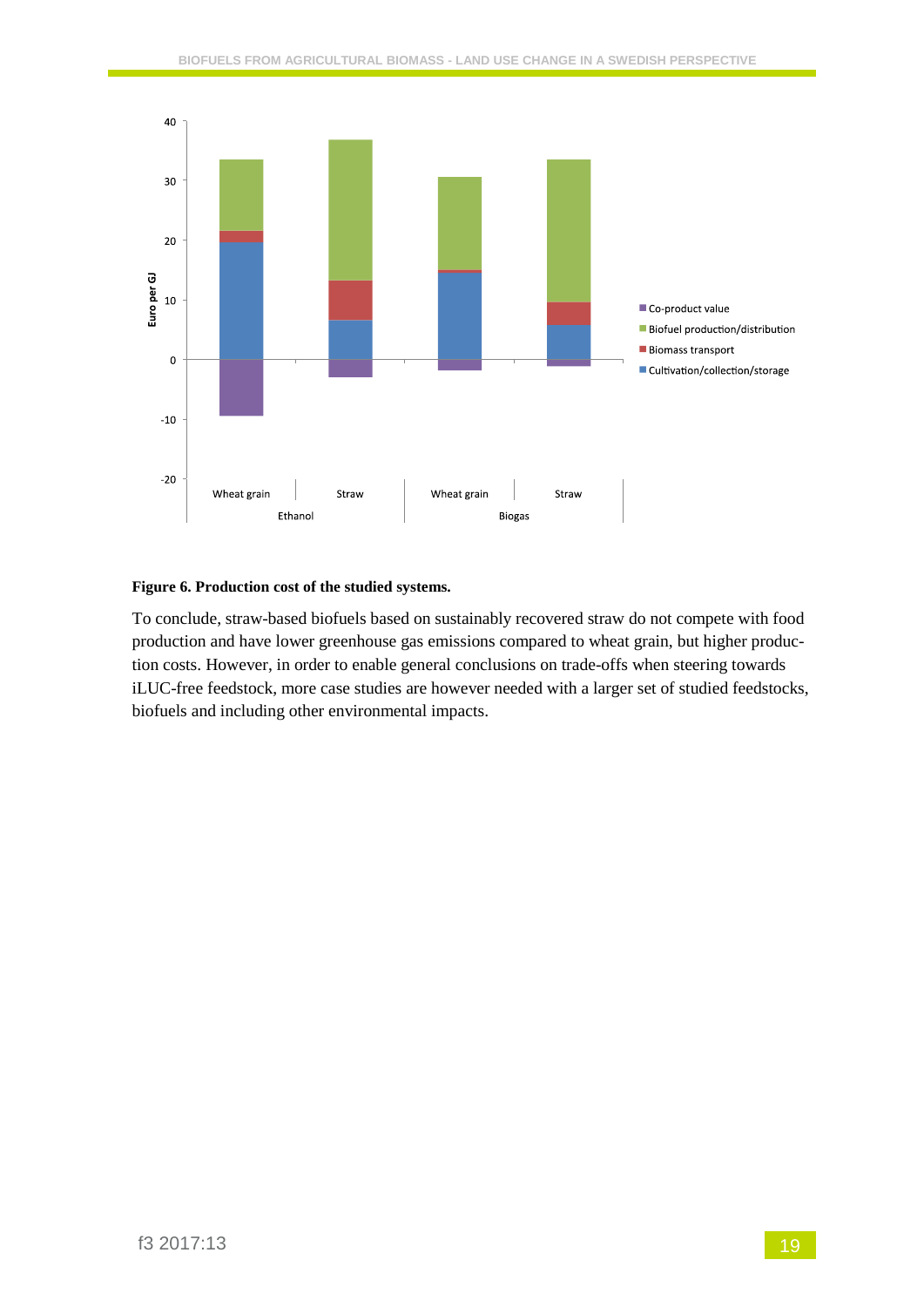### 4 DISCUSSION AND CONCLUSIONS

We estimated the potential for iLUC-free feedstock that could be used for biofuels in the year 2030. We show that about 4-10 TWh of biofuels can be produced from iLUC-free agricultural feedstock, the range is dependent on the assumed conversion rate to biofuel. Based on the literature, we estimated that iLUC-free feedstock from other sectors (forest residues, industrial byproducts and residues, and residues from other parts of society) can contribute 8-11 TWh biofuel. In other words, Sweden has good opportunities to meet the required 20 TWh of biofuels by 2030 based on domestic iLUC-free feedstock. We also show that straw-based biofuels, which under our definition are iLUC-free, do not compete with food production and have lower greenhouse gas emissions but higher production costs than wheat grain-based biofuels.

We made the assumption that feedstock which has no market demand is iLUC-free. However, it is possible that biomass feedstock will find other uses in the future, e.g. as feedstock for chemicals, bio-plastics, textiles, pharmaceuticals etc. Conversely, feedstock currently used for food or feed applications may become available for future biofuel production. We demonstrated that the use of land for meat production, horse feed and cereal grain for alcoholic beverages occupies 73% of total Swedish land available and any reductions in the consumption pattern of these items can free up land for biofuel feedstock production.

The critical limiting factor for feedstock production, i.e. availability of arable land area, will most likely lead to political prioritisation of uses, as suggested e.g. in the EU regulations on the promotion of use of energy from renewable sources after 2020 (EC, 2016). While constraints on EU level are currently restricted to transportation biofuels, similar developments can be anticipated in other parts of the energy sector, such as in the heat and power production (EC, 2014). If we in the future see similar restrictions on other life style choices that lead to a high (and unsustainable) use of arable land, such as a high meat consumption or feed for recreational horses, it may influence the available feedstock for bioenergy.

There are already some frameworks that biofuel producers can apply to ensure that the feedstock they use is low-iLUC. The Responsible Cultivation Areas (RCA) methodology (Dehue et al., 2010) focuses on what companies and land-use planners can do to minimise iLUC-risk, e.g. by additional production and cultivation in remote areas. The Low Indirect Impact Biofuel (LIIB) methodology developed by Ecofys (2012) in cooperation with several NGOs identifies yield increases, integration of bioenergy and agriculture models, production on unused land and biofuel production from residues as low-iLUC measures. That methodology focuses to a large extent on how the certification process for low-iLUC could be designed. Both methodologies acknowledge that low-iLUC feedstock and the certification process will involve an additional economic cost.

We investigated straw as a potential iLUC-free feedstock in this project. A full technical extraction of straw may lead to a decrease in soil organic carbon and soil quality and an increase in fertilisation requirements. However, when producing biogas and ethanol the residues/by-products can be used as biofertilisers, which can return nutrients and carbon to the soil (Björnsson et al., 2016). Thus, for these biofuels, the removal of residues does need not be a problem regarding nutrient and carbon conservation aspects, as long as the biofertilizer is recirculated to arable land. Results for climate impact when removing more straw, so that soil carbon balance is disturbed, is further discussed in Lantz et al. (2017).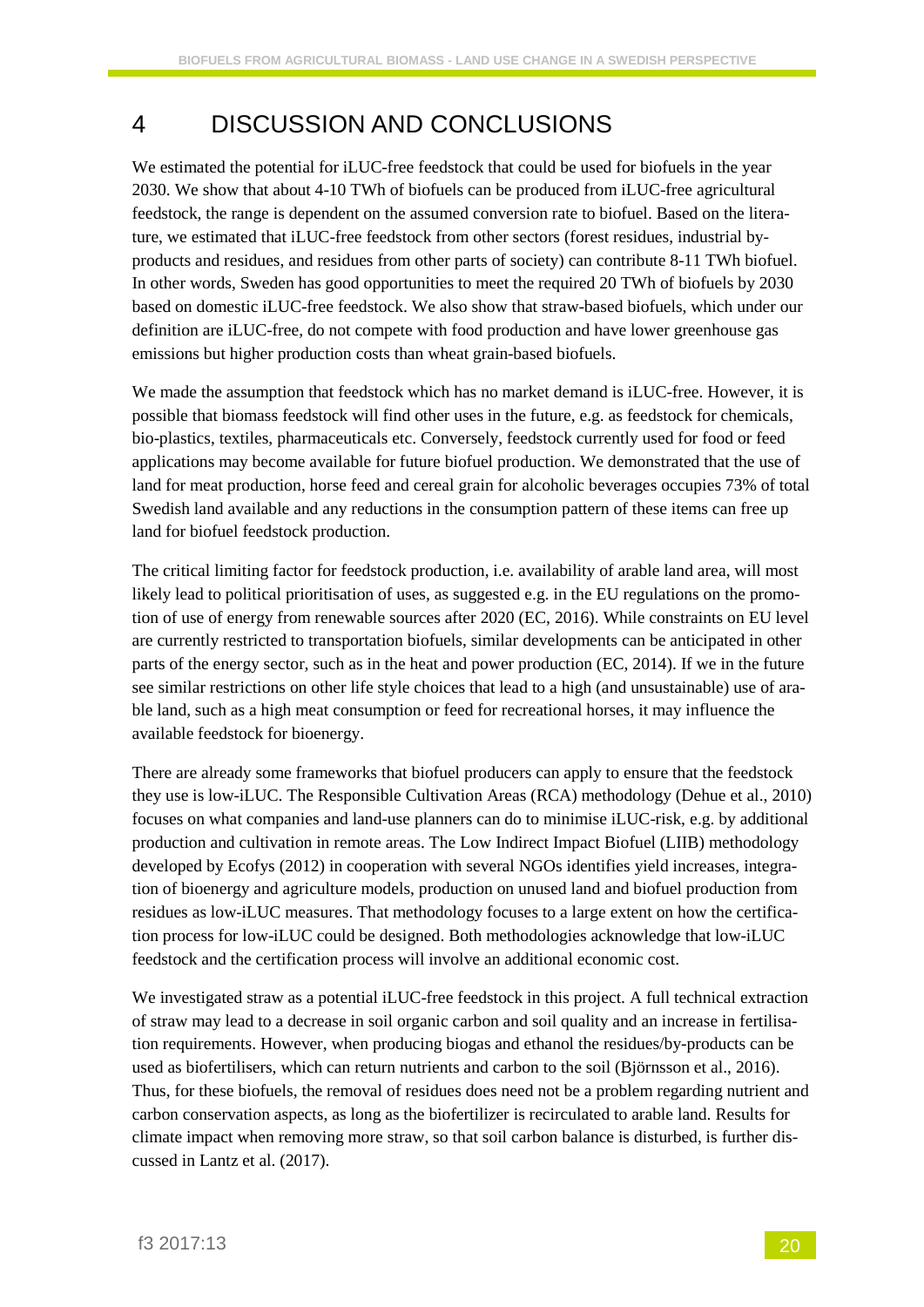Sweden has great potential for production of residues from forestry, agriculture, industry and society. Together, all of these sources can contribute to a transition to a more sustainable transport system, where the dependence on imported raw materials and fuels is reduced. This study focused on the iLUC-free potential from farmland and showed that there is a large variety of feedstock available from arable land. To bring this feedstock into use, it will be necessary to:

- − make it financially attractive to collect unused crop residues
- − put unused and fallow land into production
- − increase yields in existing ley crop cultivation
- − introduce intermediate crops
- − use the crops grown on ecological focus areas (EFAs).

Presently, the EU regulation on biofuels is complex (Harnesk et al., 2017), and the uncertainty of future regulation changes can halter investments in iLUC-free biofuel production. It is of high importance that we have transparent and long-term regulations, if we want to increase investments in these types of fuels.

To achieve the target of 70% lower greenhouse gas emissions by 2030 from the transportation sector we need biofuels, but we also need to carry out extensive structural changes that reduce transportation work and we need to use vehicles with higher efficiency, including electric vehicles. In order for Sweden to be a pioneer country in the transition to a fossil fuel free transport sector, we need to include a high realization of domestic biofuel production. We should not shift a dependency on imported fossil fuels, for a dependency on imported biofuels.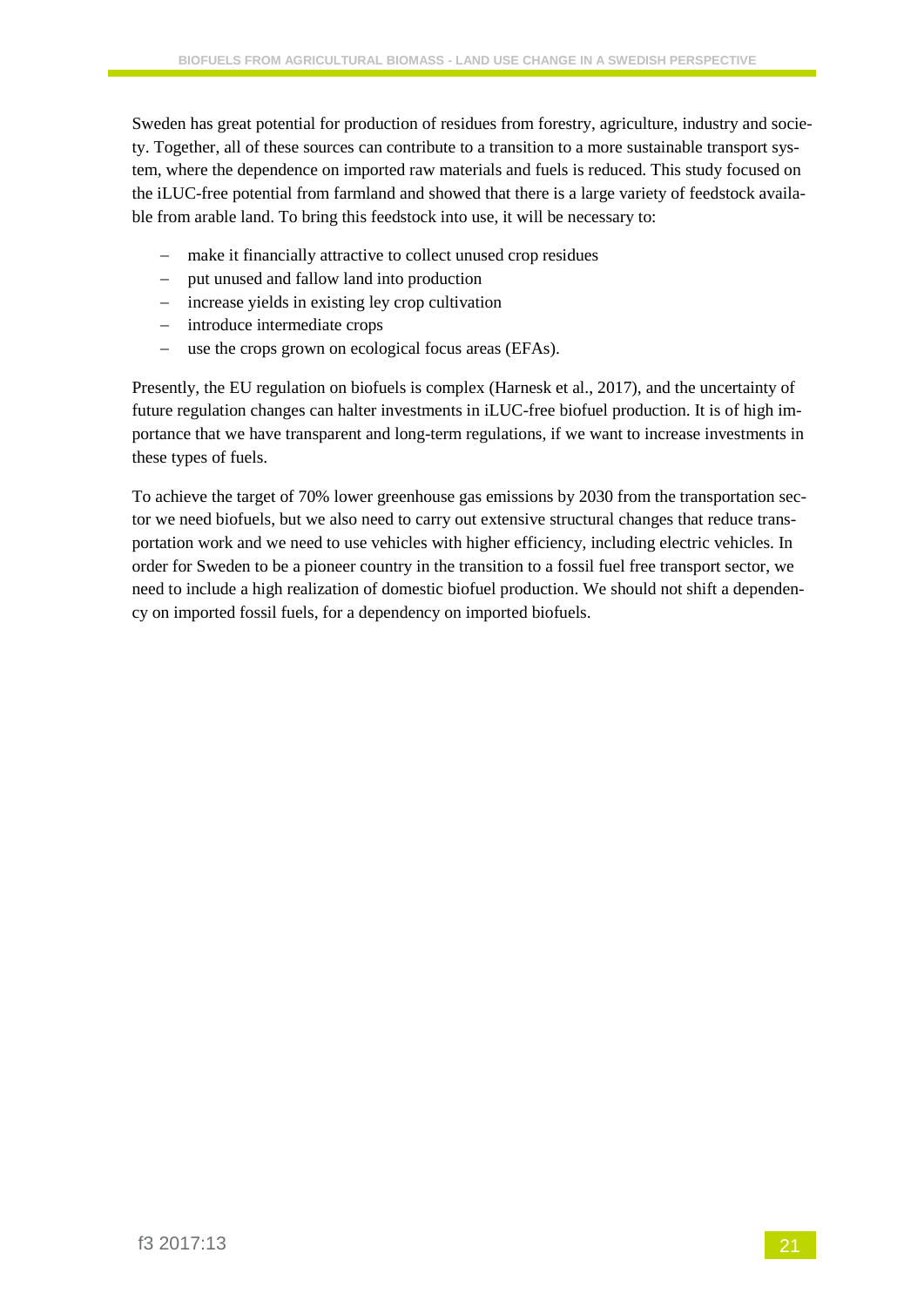## REFERENCES

Ahlgren, S., Di Lucia, L. 2014. Indirect land use changes of biofuel production - a review of modelling efforts and policy developments in the European Union. Biotechnology for Biofuels, 7(1), 35.

Berndes, G., Ahlgren, S., Börjesson, P., Cowie, A.L. 2012. Bioenergy and land use change—state of the art. Wiley Interdisciplinary Reviews: Energy and Environment 2(3), 282–303.

Björnsson, L., Prade, T., & Lantz, M. 2016. Grass for biogas - Arable land as carbon sink. An environmental and economic assessment of carbon sequestration in arable land through introduction of grass for biogas production. Report No. 2016:280. Stockholm, Sweden: Energiforsk.

Dehue, B., Meyer, S., van de Staaij, J. 2010. Responsible Cultivation Areas - Identification and certification of feedstock production with a low risk of indirect effects. Utrecht, The Netherlands: Ecofys. Retrieved from: [http://www.ecofys.com/files/files/ecofysrcamethodologyv1.0.pdf.](http://www.ecofys.com/files/files/ecofysrcamethodologyv1.0.pdf)

EC. 2009. Directive 2009/30/EC of the European parliament and of the council of 23 April 2009 amending Directive 98/70/EC as regards the specification of petrol, diesel and gas-oil and introducing a mechanism to monitor and reduce greenhouse gas emissions and amending Council Directive 1999/32/EC as regards the specification of fuel used by inland waterway vessels and repealing Directive 93/12/EEC.

EC. 2014. State of play on the sustainability of solid and gaseous biomass used for electricity, heating and cooling in the EU (SWD 2014/259 final). Brussels, Belgium: European Commission.

EC. 2015. Directive 2015/1513 amending Directives 98/70/EC and 2009/28/EC. Brussels, Belgium: European Commission.

EC. 2016. Directive on the promotion of the use of energy from renewable sources (recast). COM(2016)767. Brussels, Belgium: European Commission.

Ecofys. 2012. Low Indirect Impact Biofuel (LIIB) Methodology. Utrecht, The Netherlands: Ecofys. Retrieved from[: http://www.ecofys.com/files/files/12-09-03-liibmethodology-version-0-july-](http://www.ecofys.com/files/files/12-09-03-liibmethodology-version-0-july-2012.pdf)[2012.pdf.](http://www.ecofys.com/files/files/12-09-03-liibmethodology-version-0-july-2012.pdf)

Eurostat. 2017. Energy from renewable sources - Share of renewable energy sources in transport 2004-2015. Luxembourg: Eurostat, European Commission. Retrieved from [http://ec.europa.eu/eurostat/statistics-explained/index.php/Energy\\_from\\_renewable\\_sources](http://ec.europa.eu/eurostat/statistics-explained/index.php/Energy_from_renewable_sources)

Harnesk, D., Brogaard, S., Peck, P. 2017. Regulating a global value chain with the European Union's sustainability criteria – experiences from the Swedish liquid transport biofuel sector. Journal of Cleaner Production, 153, 580-591.

ISO. 2006. Environmental management - Life cycle assessment - Principles and framework (ISO 14040:2006). European Committee for Standardization, Brussels, Belgium.

Jansson, A., Lindberg, J. E., Rundgren, M., Müller, C., Connysson, M., Kjellberg, L., & Lundberg, M. 2012. Utfodringsrekommendationer för häst. Uppsala, Sweden: Department of Animal Nutrition and Management, Swedish University of Agricultural Sciences.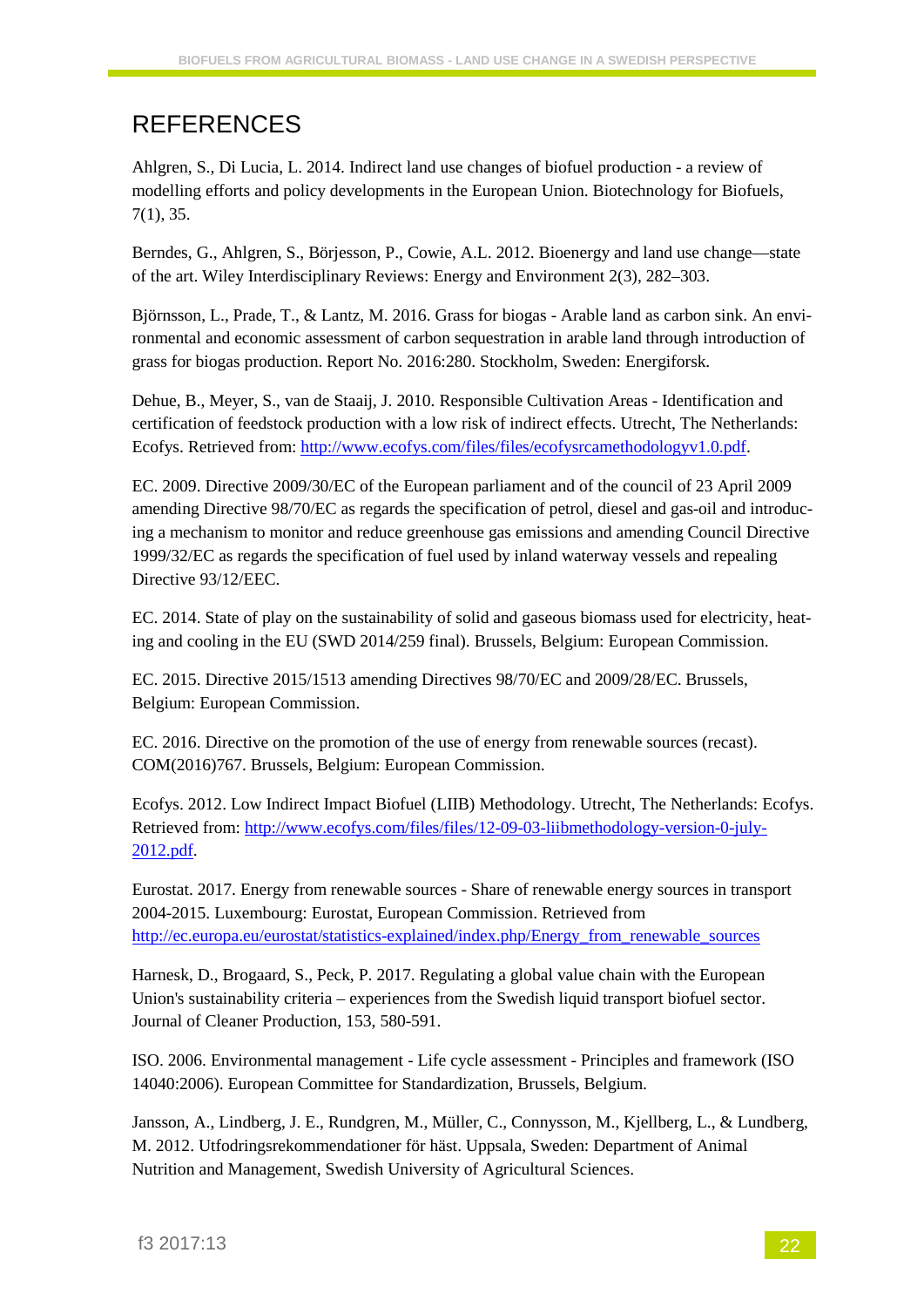Lantz, M., Prade, T., Björnsson, L., Ahlgren, S. 2017. Biofuels from Sweden with or without iLUC: Wheat grain and straw as an example of feedstock related trade-offs between climate impact and economy. Manuscript, to be submitted to Biomass and Bioenergy.

Thomas Prade, Lovisa Björnsson, Mikael Lantz & Serina Ahlgren (2017) Can domestic production of iLUC-free feedstock from arable land supply Sweden's future demand for biofuels?, Journal of Land Use Science, 12:6, 407-441, DOI: 10.1080/1747423X.2017.1398280

Profu. 2010. Ett underlag för Svensk Energis 2050-studie. Scenarier för utvecklingen av el- och energisystemet till 2050 - resultat från modellkörningar med energisystemmodellen MARKAL-Nordic - och andra kompletterande analyser. Göteborg.

Profu. 2013. För Elforsk & Svensk Energi. Roadmap för ett fossilbränsleoberoende transportsystem år 2030 Roadmap fossilbränsleober. transportsystem 2030. Elforsk rapport 12:68.

Röös, E., Karlsson, K., Witthöft, C., Sundberg, C. 2015. Evaluating the sustainability of diets– combining environmental and nutritional aspects. Environmental Science & Policy, 47:157-166.

Sanches-Pereira, A., Gómez, M.F. 2015. The dynamics of the Swedish biofuel system toward a vehicle fleet independent of fossil fuels. Journal of Cleaner Production, 96, 452-466.

SEA. 2017. Drivmedel 2016. Mängder, komponenter och ursprung rapporterade enligt drivmedelslagen och hållbarhetslagen. Rapport ER 2017:12. Swedish Energy Agency.

SOU. 2013. Fossilfrihet på väg - del 1. SOU 2013:84. Statens offentliga utredningar. Stockholm, Sweden.

Swedish Energy Agency. 2016. Fyra framtider - Energisystemet efter 2020. Rapport ET 2016:04.

Swedish Energy Agency. 2017. Scenarier över Sveriges energisystem 2016. Rapport ER 2017:06.

Swedish Government. 2017. The climate policy framework. Retrieved from: <http://www.government.se/articles/2017/06/the-climate-policy-framework/>

Swedish Transport Adminsitration. 2016. Styrmedel och åtgärder för att minska transportsystemets utsläpp av växthusgaser – med fokus på transportinfrastrukturen. Publikationsnummer: 2016:043. Borlänge.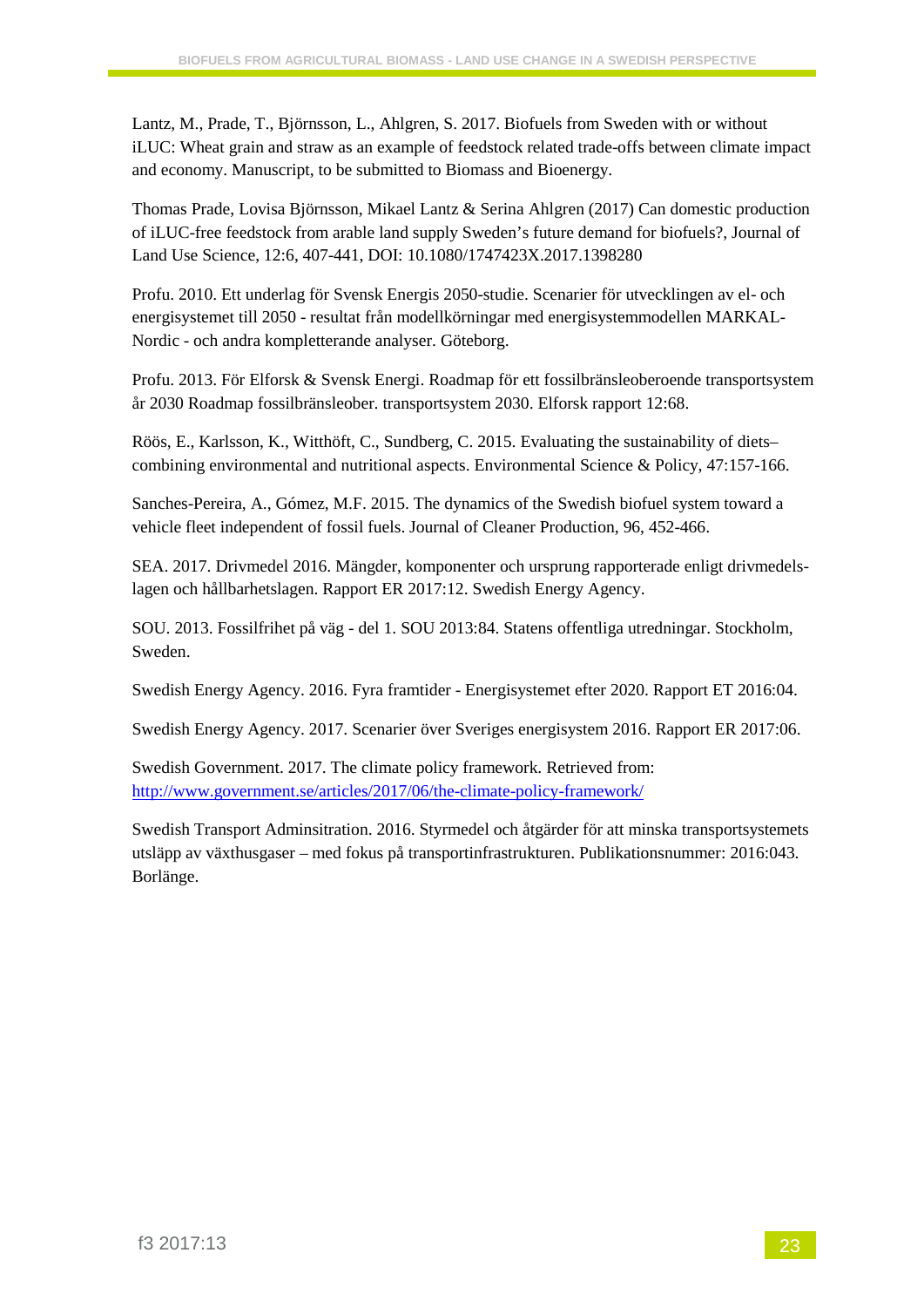### APPENDIX 1

| <b>Source</b>                  | <b>Model type</b>             | <b>Strengths</b>                                                                                                                                                                                                                                                                                                                                                                                                                                                                                                                                                                              | Weaknesses                                                                                                                                                                                                                                                                                                                                                                                                                                                                                                                    |
|--------------------------------|-------------------------------|-----------------------------------------------------------------------------------------------------------------------------------------------------------------------------------------------------------------------------------------------------------------------------------------------------------------------------------------------------------------------------------------------------------------------------------------------------------------------------------------------------------------------------------------------------------------------------------------------|-------------------------------------------------------------------------------------------------------------------------------------------------------------------------------------------------------------------------------------------------------------------------------------------------------------------------------------------------------------------------------------------------------------------------------------------------------------------------------------------------------------------------------|
| Schmidt et<br>al., 2015        | Biophysical                   | Wide scope, applicable in many<br>contexts, to any crop and region.<br>Generic framework, simplification with<br>country- and crop-generic approach<br>reduces uncertainty. Consistent with LCA<br>methodology, both consequential and<br>attributional. Accounts for regional- and<br>land category-specific differences in<br>production capacity (NPP). Breaks down<br>iLUC into manageable parts, includes<br>both expansion and intensification<br>effects. Avoids amortisation by time-<br>weighted GWP.                                                                                | Limited to situation of general net-<br>deforestation (iLUC modelled as time-<br>shifted deforestation). Assumes deforesta-<br>tion until an "acceptable minimum forest<br>area" (protected). Generic approach<br>makes it insensitive to country- and crop-<br>specific factors; usability depends on<br>context of application. In default not<br>suitable in contexts where high resolution<br>is needed. At aggregate level, the "market<br>for production capacity" interprets<br>land/crops as perfect substitutes.     |
| Persson et<br>al., 2014        | Biophysical                   | Flexible methodology that can be<br>adapted to different scales according to<br>precision needed and data available.<br>Simplified framework for average, con-<br>stant LUC effects derived from a<br>dynamic approach. Sensitive to (regular)<br>land use and yield dynamics over time.<br>Limits the influence of allocation in time<br>by calculating average effects over a<br>period where both total production and<br>conversion grow.                                                                                                                                                 | Apparently needs low data input, but<br>some factors are difficult to determine<br>beyond case study level. Quantification of<br>proximate drivers of LUC is not an integral<br>part of the model, but required as a data<br>input. No guidance on how to establish<br>causal links between commodities and<br>iLUC. Direct approach overestimates<br>proximate drivers; indirect approach<br>overestimates ultimate drivers and ignores<br>productive interim uses.                                                          |
| Baral &<br><b>Malins, 2015</b> | Causal<br>descriptive         | Structures cause-effect relations in an<br>intuitive and transparent/explicit way<br>(i.e., all effects are attributed to specific<br>causes). Tests several what-if scenarios<br>to identify important parameters in sen-<br>sitivity analysis. Limits the effects cover-<br>ed to what can be understood and track-<br>ed down by stakeholders, e.g. land use<br>effects are attributed to few regions.<br>Allows integration of various data sour-<br>ces and methods to derive reasonable<br>assumptions (e.g. biophysical/economic<br>data, statistics/ projections, expert<br>opinion). | Strong simplification cannot capture<br>poten-tial "diffuse" price-related feedback<br>mech-anisms over the market. Practically<br>limited to apparent/intuitive effects, omits<br>small effects that may accumulate at an<br>aggre-gate level of analysis. Loses<br>precision by using rough<br>estimates/assumptions to es-tablish the<br>cause-effect chains. Arbitrary allocation<br>period of 30 years not even dis-cussed.<br>Weak assumptions for relaxation to the<br>"natural state" and forgone seque-<br>stration. |
| Garraín et al.,<br>2016        | Biophysical/<br>Deterministic | Consistent integration of co-products<br>and secondary effects on other markets<br>into the LCA framework: system<br>expansion for food, animal feed and oil<br>market. Acc-urate system expansion<br>based on co-pro-duct properties instead<br>of market value: substitution coefficients<br>regarding ener-gy, protein and moisture<br>content per crop. Simplified and<br>transparent method for crop-specific,<br>constant iLUC factors, largely based on<br>literature, no complex modelling<br>necessary.                                                                              | Ignores changes in yields due to intensi-<br>fication or use of marginal land. Country-<br>average displacement patterns assume<br>that only one predominantly affected<br>biome type (grassland/forest) experiences<br>conversion. Country-average carbon losses<br>do not adequately represent differences<br>between biomes. Vague assumptions on<br>carbon stock losses due to conversion.                                                                                                                                |

#### **Table A 1. Overview of causal descriptive models for estimating iLUC.**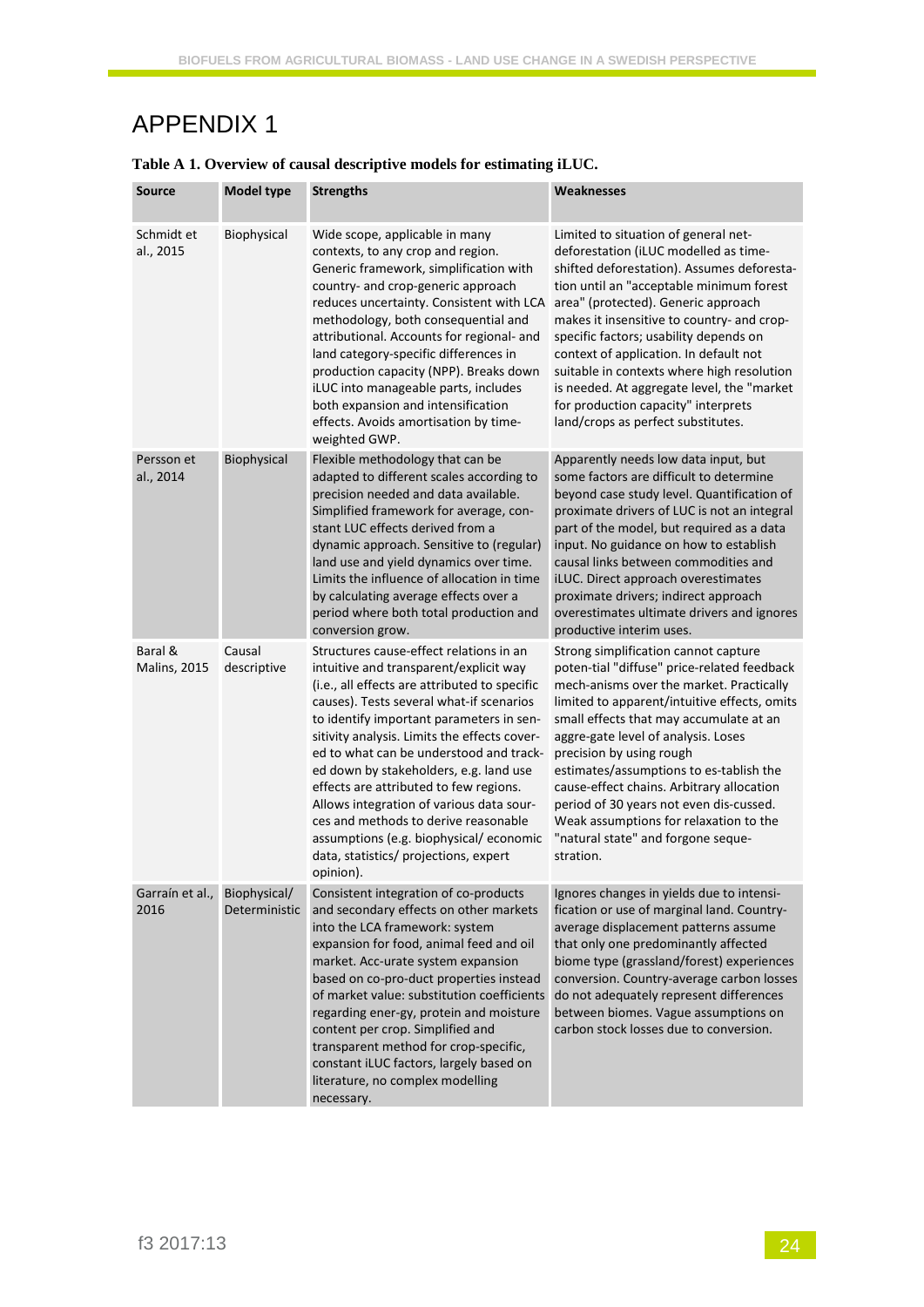| <b>Source</b>                    | <b>Model type</b>                      | <b>Strengths</b>                                                                                                                                                                                                                                                                                                              | Weaknesses                                                                                                                                                                                                                                                                                                                                                                                                                                                                                                                                                            |
|----------------------------------|----------------------------------------|-------------------------------------------------------------------------------------------------------------------------------------------------------------------------------------------------------------------------------------------------------------------------------------------------------------------------------|-----------------------------------------------------------------------------------------------------------------------------------------------------------------------------------------------------------------------------------------------------------------------------------------------------------------------------------------------------------------------------------------------------------------------------------------------------------------------------------------------------------------------------------------------------------------------|
| Kløverpris &<br>Mueller,<br>2013 | N.a., can be<br>applied to<br>any      | Avoids choosing an arbitrary production<br>period for amortisation. Accounts for<br>likely land use dynamics and carbon<br>stock changes in the baseline in a rela-<br>tively simple way, data requirements<br>barely rise.                                                                                                   | Methodology reaches limits when large<br>LUC is to be assessed. Yields are held<br>constant over the study period; might be<br>problematic for larger changes in land use<br>where several periods are affected. Vague<br>assumptions about average annual carbon<br>sequestration due to reversion to the<br>natu-ral state.                                                                                                                                                                                                                                         |
| Overmars et<br>al., 2015         | Biophysical/<br>Causal-<br>descriptive | Comparatively simple, transparent and<br>intuitive methodology. Historical data<br>cover a wide range of factors, including<br>economic influences. Major biofuel feed-<br>stocks and crop origins covered from EU<br>perspective.                                                                                            | Validity of historical land use trends is limi-<br>ted. No control for factors that might not<br>be relevant any more, e.g. differences in<br>land policy. Underestimates iLUC by omit-<br>ting additional emissions from yield inten-<br>sification & lower yield on new cropland.<br>Overestimates iLUC: results based on har-<br>vested area instead of cropped area. LUC<br>allocation based on LHV ignores that by-<br>products are not only used for energy. No<br>discussion on time period, greenhouse gas<br>allocation over several years of<br>production. |
| Bird et al.,<br>2013             | Deterministic                          | Dynamic baseline, consideration of<br>gene-ral trends in commodity<br>supply/demand: population growth,<br>food calorie con-sumption, harvested<br>area, agricultural area, grazed area,<br>yields and delivery effi-ciency. Simple<br>and transparent account-ing method<br>considering trends on supply and<br>demand side. | Poor methodology; simple regression of<br>each trend against food energy demand as<br>a single driver holds all other variables<br>con-stant. Global iLUC pattern only,<br>carbon loss calculated from national<br>averages -> low resolution of<br>deforestation carbon stock impact. No<br>other ultimate iLUC effect than<br>deforestation considered. Co-products<br>from biofuel production are not consider-<br>ed.                                                                                                                                             |

#### **Table A 2, continued.**

#### REFERENCES, APPENDIX 1

Baral, A., Malins, C. 2016. Additional supporting evidence for significant iLUC emissions of oilseed rape biodiesel production in the EU based on causal descriptive modeling approach. GCB Bioenergy, 8(2), 382-391.

Bird, D.N., Zanchi, G., Pena, N. 2013. A method for estimating the indirect land use change from bioenergy activities based on the supply and demand of agricultural-based energy. Biomass and Bioenergy, 59(Supplement C), 3-15.

Garraín, D., de la Rúa, C., Lechón, Y. 2016. Consequential effects of increased biofuel demand in Spain: Global crop area and CO2 emissions from indirect land use change. Biomass and Bioenergy, 85(Supplement C), 187-197.

Kløverpris, J.H., Mueller, S. 2013. Baseline time accounting: Considering global land use dynamics when estimating the climate impact of indirect land use change caused by biofuels. The International Journal of Life Cycle Assessment, 18(2), 319-330.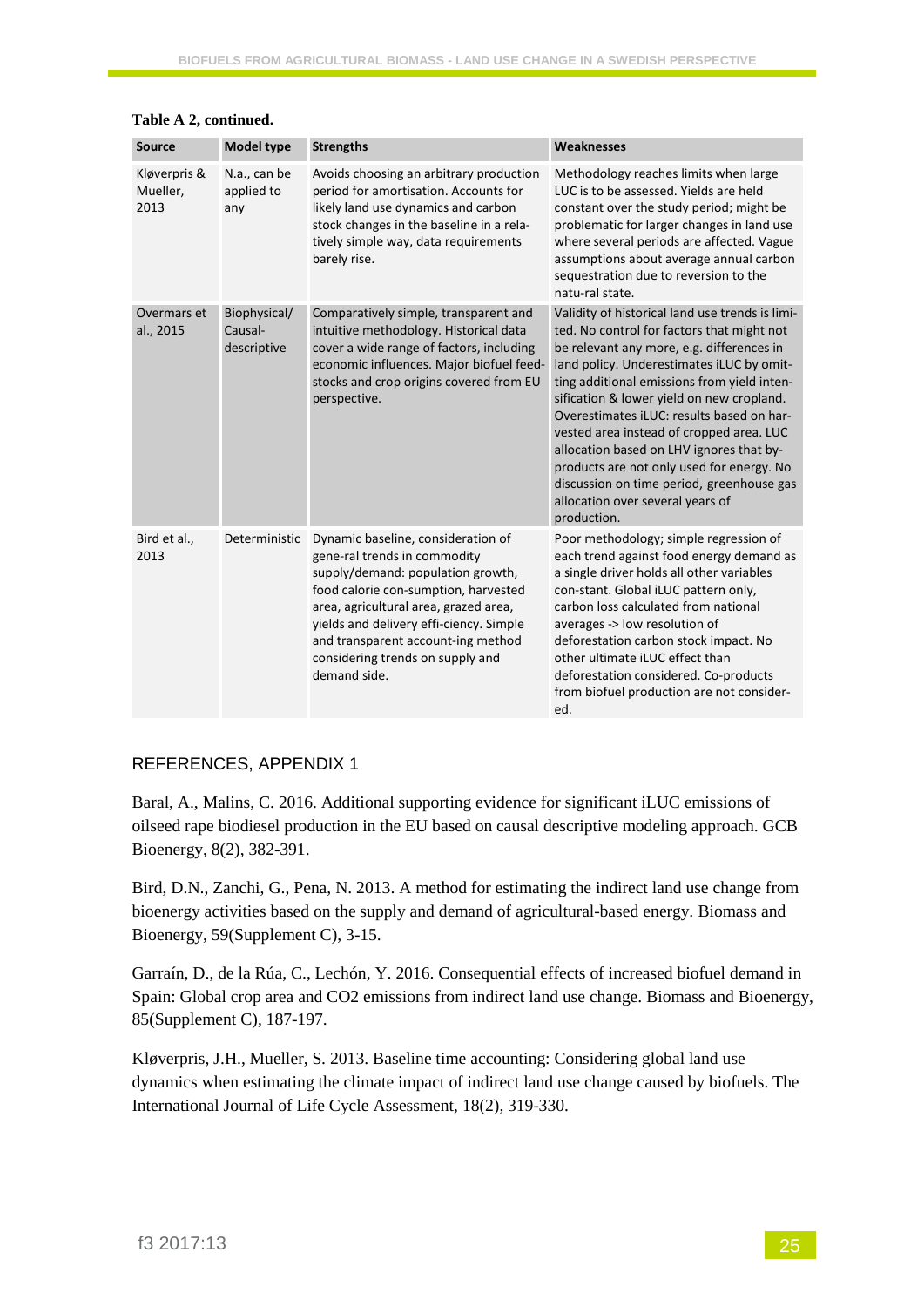Overmars, K.P., Stehfest, E., Ros, J.P.M., Prins, A.G. 2015. Indirect land use change emissions related to EU biofuel consumption: an analysis based on historical data. Environmental Science & Policy, 14(3), 248-257.

Persson, U.M., Henders, S., Cederberg, C. 2014. A method for calculating a land-use change carbon footprint (LUC-CFP) for agricultural commodities – applications to Brazilian beef and soy, Indonesian palm oil. Global Change Biology, 20(11), 3482-3491.

Schmidt, J.H., Weidema, B.P., Brandão, M. 2015. A framework for modelling indirect land use changes in life cycle assessment. Journal of Cleaner Production, 99, 230-238.